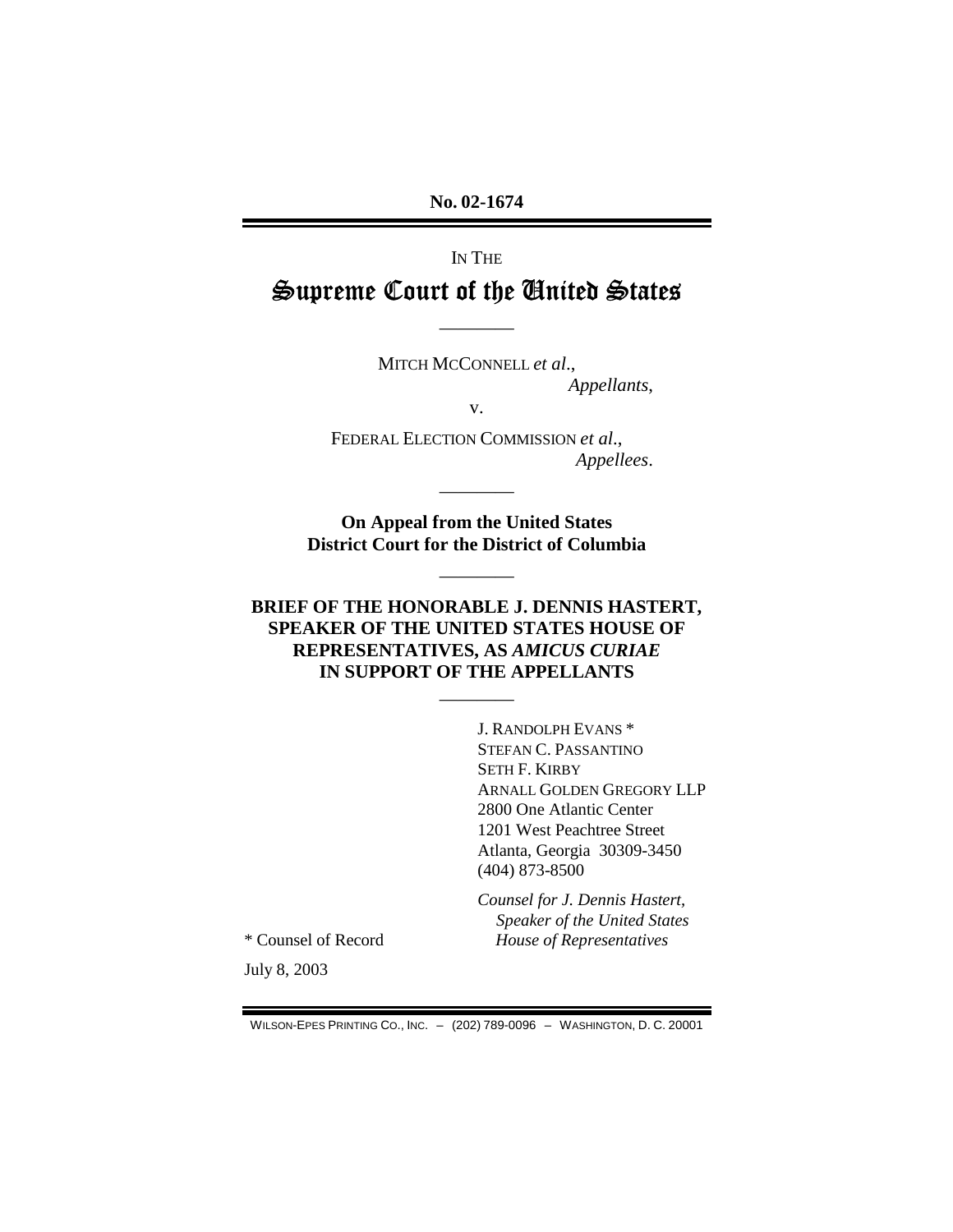## TABLE OF CONTENTS

|                                                                                                                                                                      | Page           |
|----------------------------------------------------------------------------------------------------------------------------------------------------------------------|----------------|
|                                                                                                                                                                      | ii             |
|                                                                                                                                                                      | $\overline{2}$ |
|                                                                                                                                                                      | $\overline{4}$ |
| THE ROLE OF THE SPEAKER IN AMERICAN                                                                                                                                  | 6              |
|                                                                                                                                                                      | 9              |
| THE BCRA VIOLATES THE CONSTI-<br>I.<br>TUTION BY IMPERMISSIBLY RESTRICT-<br>SPEAKER'S ABILITY TO<br><b>ING</b><br><b>THE</b><br>PARTICIPATE IN STATE AND LOCAL       | 9              |
| A. The Speaker Will be Prohibited from<br>Taking Any Significant Role in the Activ-<br>ities of His State Party or the Campaign<br>Committees of State Candidates    | 11             |
| B. The BCRA Unconstitutionally Discrimi-<br>nates Against the Speaker and Other<br>Members of Congress by Preventing Them<br>From Raising Money For State Candidates | 18             |
| C. The BCRA as Adopted Unconstitutionally<br>Limits the Speaker's Ability to Participate<br>in Other State and Local Organizations                                   | 21             |
| THE BCRA AS ADOPTED VIOLATES THE<br>II.<br>CONSTITUTION BY IMPERMISSIBLY<br>RESTRICTING THE SPEAKER'S ROLE IN                                                        |                |
|                                                                                                                                                                      | 22             |
|                                                                                                                                                                      | 25             |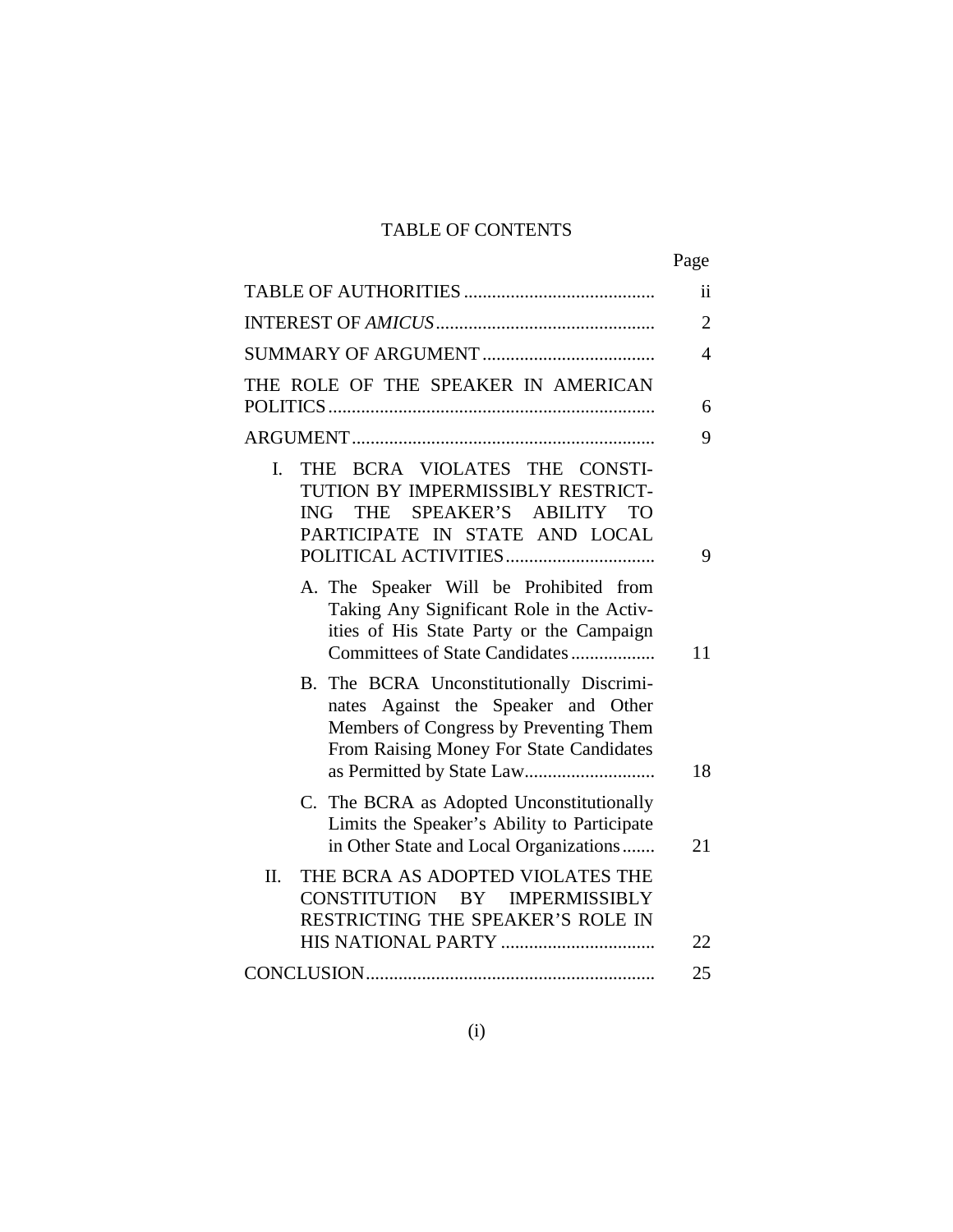## TABLE OF AUTHORITIES

## CASES Page

| Buckley v. Valeo, 424 U.S. 1 (1976)12, 17, 19, 20       |
|---------------------------------------------------------|
| California Democratic Party v. Jones, 530 U.S.          |
|                                                         |
| Eu v. San Francisco County Democratic Central           |
| Comm., 489 U.S. 214, 230 (1989) 16, 17, 19              |
| FEC v. Nat'l Conservative Political Action              |
| Committee, 470 U.S. 480, 496-97 (1985)<br>17            |
| <i>Kusper v. Pontikes, 414 U.S. 51, 57 (1973)</i><br>16 |
| Oregon v. Mitchell, 400 U.S. 114, 125 (1970)  12, 19    |
| Tashjian v. Republican Party of Conn., 479 U.S.         |
| 16, 24                                                  |
| Timmons v. Twin Cities Area New Party, 520              |
| 16                                                      |
| EN GEATER COMGETEURIC                                   |

## UNITED STATES CONSTITUTION

|--|--|--|

## STATUTES AND REGULATIONS

| Bipartisan Campaign Reform Act of 2002, Pub.               |
|------------------------------------------------------------|
|                                                            |
| $\S 101(a)$ (adding new FECA $\S 323(a)(1)$ )<br>9         |
| $\S$ 101(a) (adding new FECA $\S$ 323(a)(2)) 10, 14        |
| $\S 101(a)$ (adding new FECA $\S 323(e)(1)(A)$ )<br>11     |
| $\S 101(a)$ (adding new FECA $\S 323(e)(1)(B)$ ) 11, 18    |
| $\S$ 101(a) (adding new FECA $\S$ § 323(b) & 323(f))<br>12 |
| $§ 101(a)$ (adding new FECA $§ 323(a)(2)$ )<br>14          |
| $\S$ 101(a) (adding new FECA $\S$ Sec. 323 (e)(3)).<br>19  |
| $§ 101(a)$ (adding new FECA $§ 323(e)(4)$ )<br>21          |
| Federal Election Campaign Act of 1971, 2                   |
|                                                            |
| 10                                                         |
|                                                            |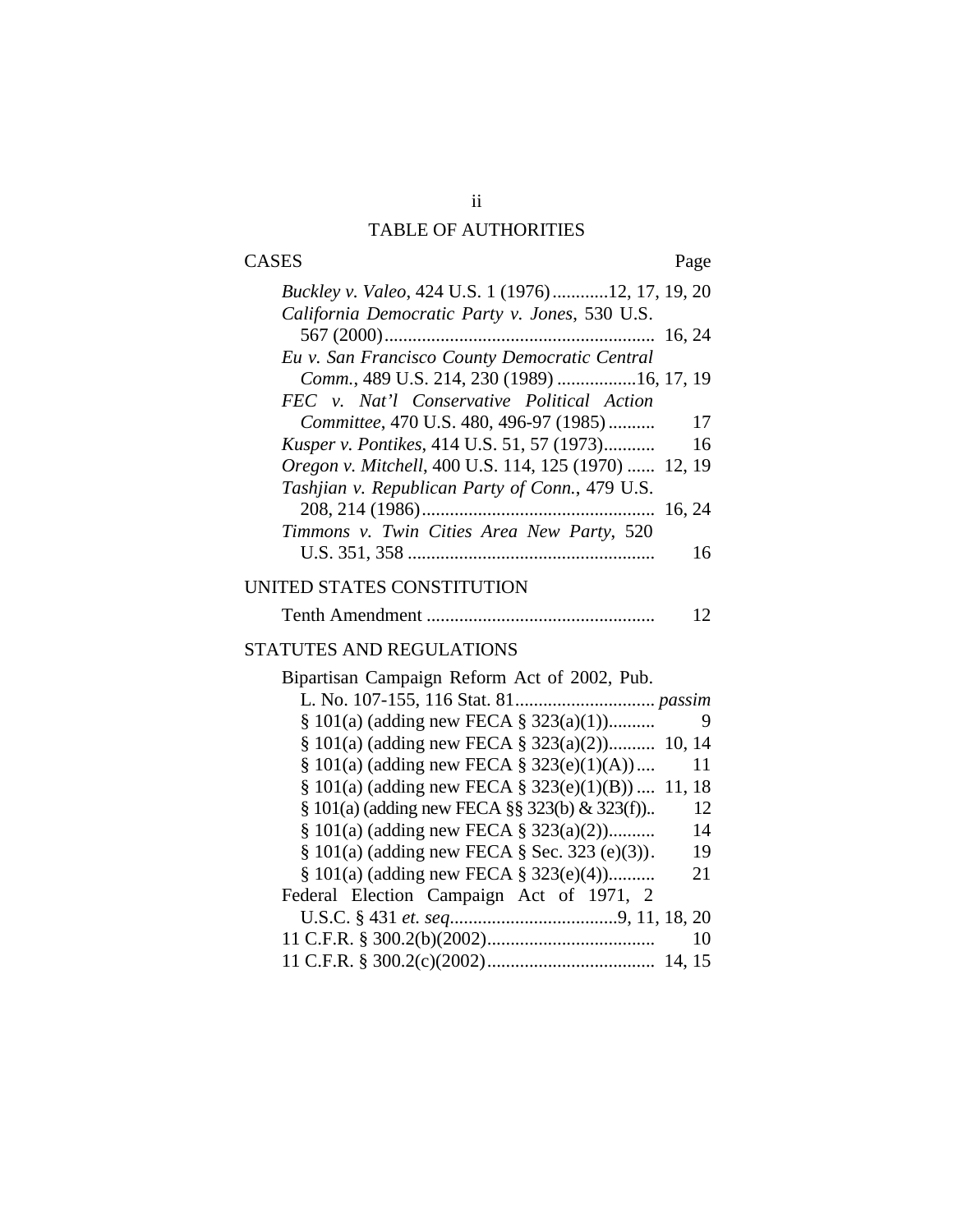## TABLE OF AUTHORITIES—Continued

|                                                        | Page |  |
|--------------------------------------------------------|------|--|
|                                                        | 8    |  |
| <b>OTHER AUTHORITIES</b>                               |      |  |
| Rules of the United States House of<br>Representatives | 20   |  |
|                                                        | 6    |  |
|                                                        | 6    |  |
|                                                        | 6    |  |
|                                                        | 6    |  |
|                                                        | 6    |  |

iii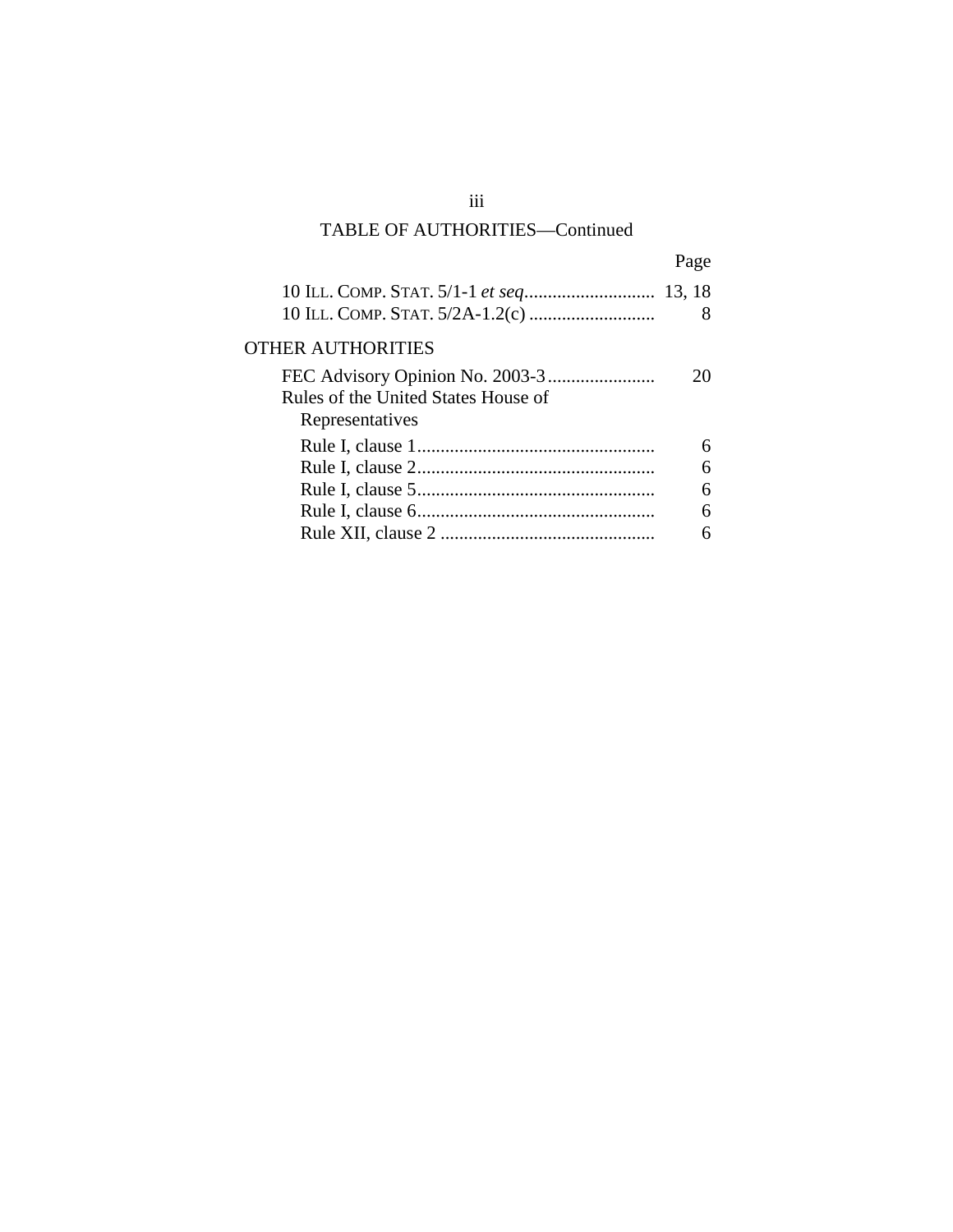#### IN THE

# Supreme Court of the United States

### No. 02-1674

MITCH MCCONNELL et al., Appellants,

 $V_{\bullet}$ 

FEDERAL ELECTION COMMISSION et al., Appellees.

**On Appeal from the United States District Court for the District of Columbia** 

### **BRIEF OF THE HONORABLE J. DENNIS HASTERT,** SPEAKER OF THE UNITED STATES HOUSE OF REPRESENTATIVES, AS AMICUS CURIAE IN SUPPORT OF THE APPELLANTS

J. Dennis Hastert, Representative of the 14th Congressional District of Illinois and Speaker of the United States House of Representatives (hereinafter referred to as "the Speaker" or "Speaker Hastert"), submits and files this brief with the consent of the parties. $<sup>1</sup>$ </sup>

<sup>&</sup>lt;sup>1</sup> All parties have filed blanket consent forms with the Clerk of Court. Amicus states that no party to this case authored any portion of this brief and counsel for the Speaker received no monetary contribution toward the preparation of this brief from any person or entity other than the Speaker and the Republican National Committee.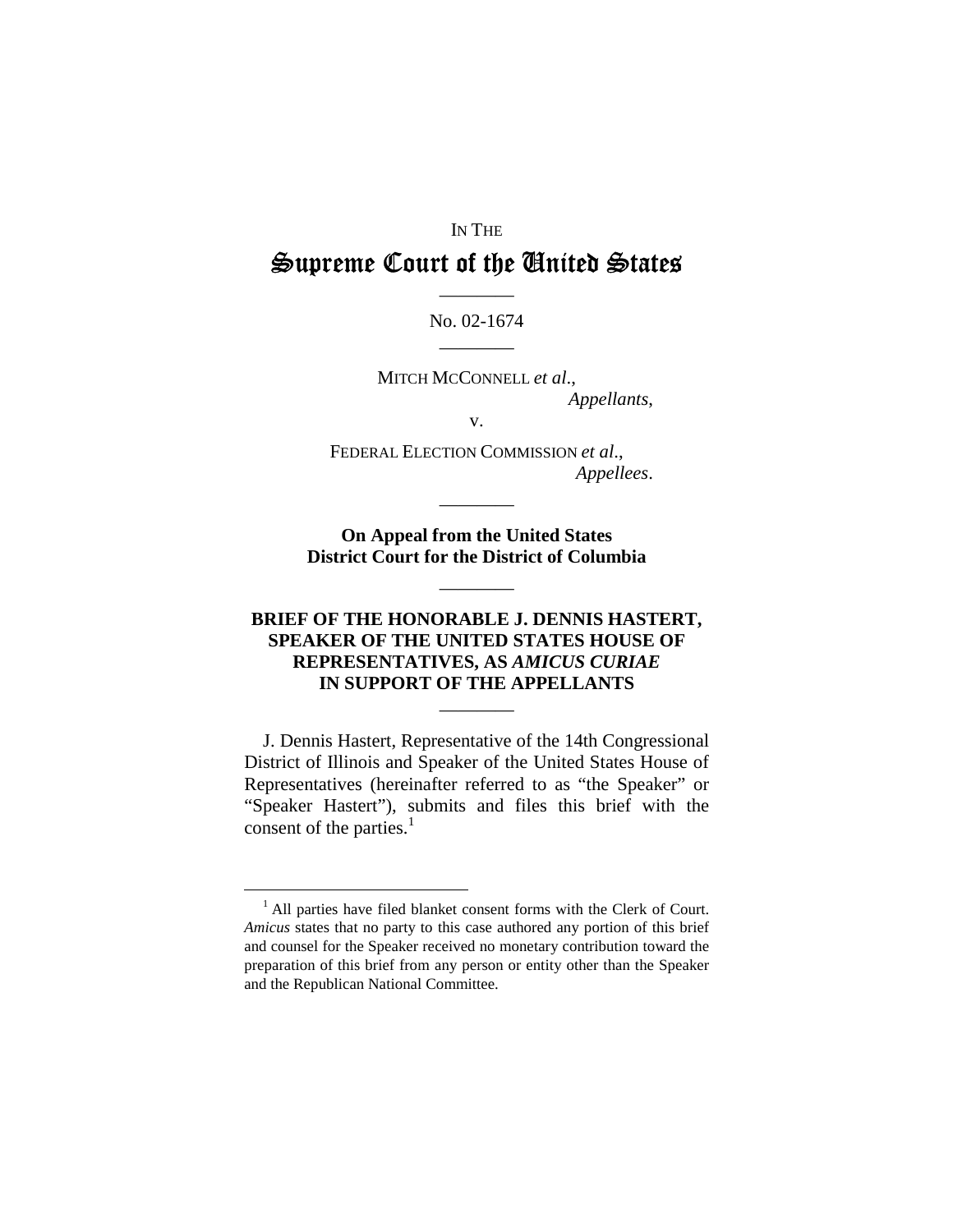#### **INTEREST OF AMICUS**

Speaker Hastert has served as Speaker of the United States House of Representatives since the 106th Congress. As such, Congress passed the Bipartisan Campaign Reform Act of  $2002^2$  (hereinafter referred to as the "BCRA") during his tenure. It is with an appreciation of the gravity of this action that the Speaker submits this *amicus curiae* brief in support of the appellants' constitutional challenge to the BCRA.

In its review of this case, the United States District Court for the District of Columbia found significant portions of Title I of the BCRA to be constitutional. (Memorandum Opinion, D. D.C. May 1, 2003). Specifically, the District Court upheld those portions of Title I which prohibit federal candidates from having any involvement in the solicitation of "soft money". *Id.* These provisions directly impact the ability of Members of Congress to participate in the political process. Yet, despite devoting over 1,600 cumulative pages to its analysis of the constitutionality of the BCRA, the lower court's opinion provides precious little, if any, substantive analysis of the degree to which the new law curtails the constitutional rights of Members of Congress. For this reason, Speaker Hastert has a direct interest, both in his own capacity, and on behalf of other Members of Congress, in ensuring that those portions of the BCRA most affecting the Members receive the constitutional scrutiny which, heretofore, has been lacking.

The Speaker occupies a unique position in American government. His position allows him to set the agenda of the House of Representatives, assign Members to House Committees, and, like other Members of the House, actively participate in the legislative process. Speaker Hastert is also a member of the Republican Party, and by virtue of his position in Congress, serves as *de facto* head of the

<sup>&</sup>lt;sup>2</sup> Pub. L. No. 107-155, 116 Stat. 81.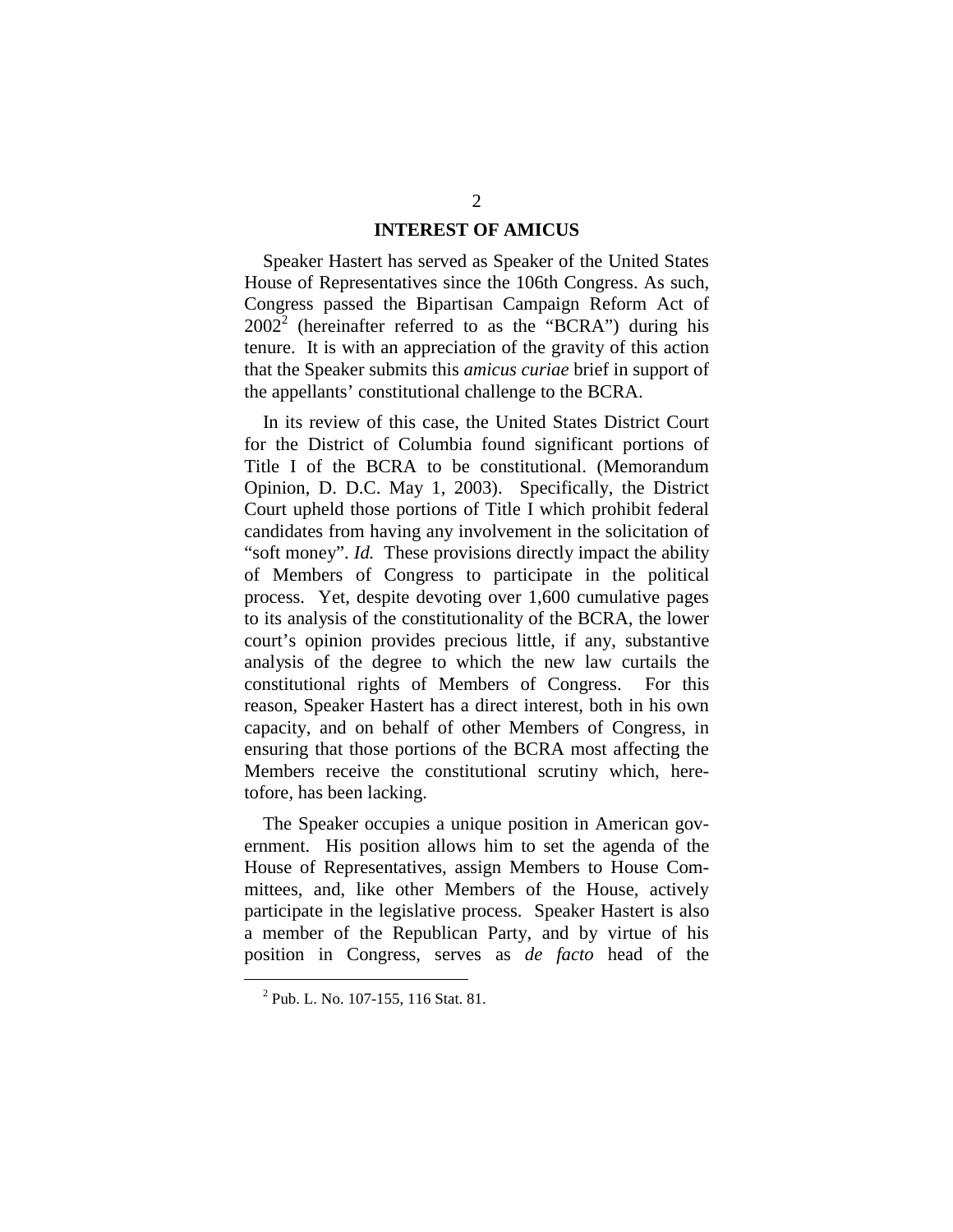Republican Party when his party does not control the White House. Speaker Hastert's role in American government, however, is neither limited to federal office nor national politics. The Speaker is also a politically active citizen of the State of Illinois and an active member and leader in the Illinois Republican Party. In each of these roles, provisions of the BCRA directly and impermissibly harm the Speaker.

The Speaker is elected from, and by, the Members of the majority party in the United States House of Representatives. The Speaker actively campaigns for Republican Members throughout the nation. Furthermore, as a citizen with a commitment to a political ideology, Speaker Hastert has a vested personal interest in ensuring that his views are represented at all levels of government. Consequently, Speaker Hastert has actively participated in state and local elections, particularly in his home State of Illinois. Although the BCRA does not directly impact the Speaker's legislative role, it does seek to curtail the Speaker's ability to participate meaningfully in the political process, thereby altering the role of the Speaker in American government. Furthermore, it prevents the Speaker, and other Members of Congress, from participating fully in state and local government elections or civic organizations.

In the purported interest of eliminating an "appearance" of impropriety in the manner in which citizens and organizations participate in the political process, the BCRA imposes unwarranted and unconstitutional barriers between federal candidates, their parties, and the individuals they hope to serve. The BCRA infringes upon the rights of the Speaker and other Members of Congress without achieving, or even helping to achieve, its purported goals. Consequently, the Speaker is compelled to support a judicial declaration striking down Title I of the BCRA as unconstitutional.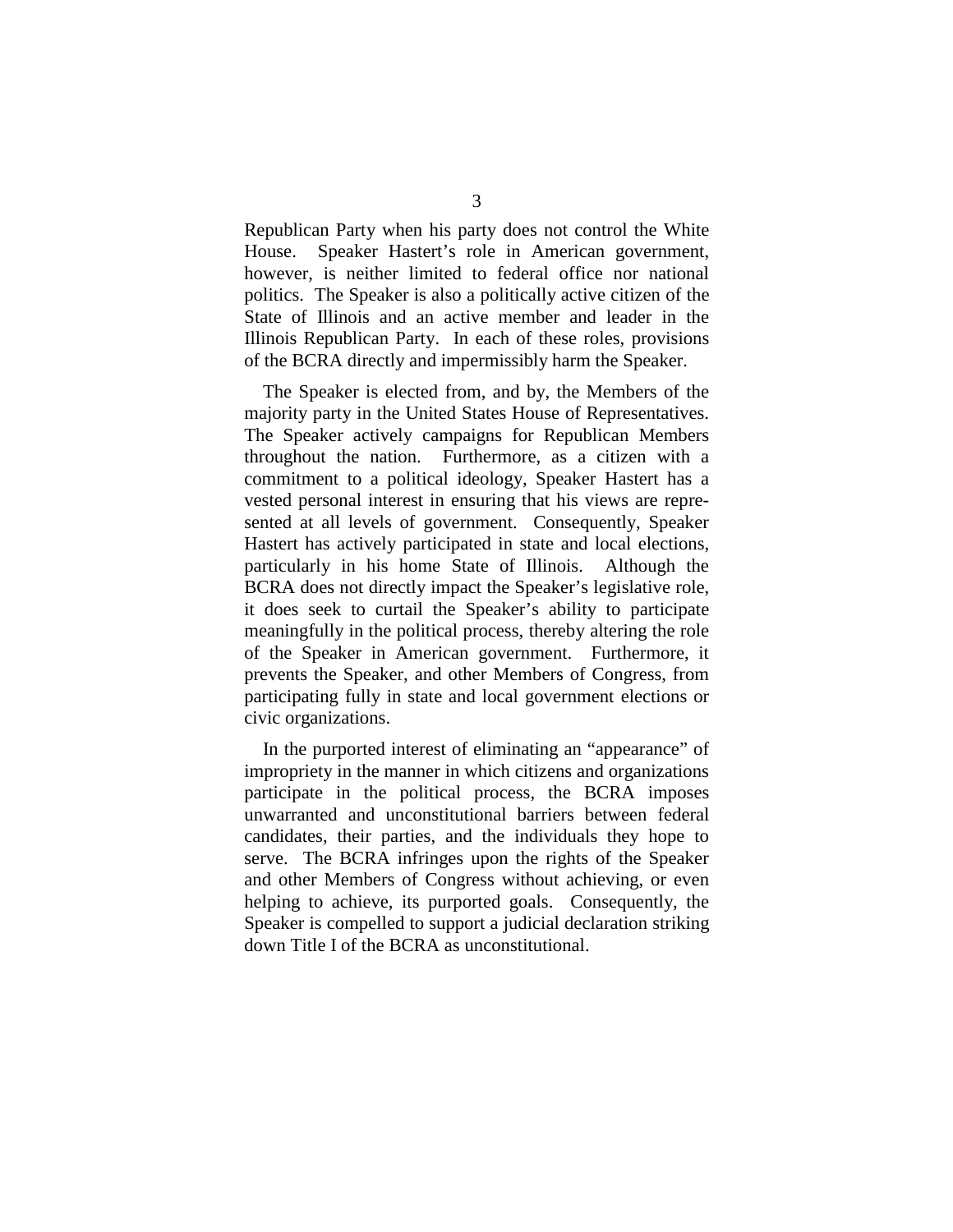#### **SUMMARY OF ARGUMENT**

The stated purpose of the BCRA is to preserve the confidence the American people have in their Federal government by eliminating the purported appearance of corruption supposedly created by excessive political contributions to elected officials. The BCRA fails to achieve this purpose while simultaneously doing significant harm to the political process. The BCRA directly prevents the Speaker, and other Members of Congress, from participating *fully* in state political activities to the extent permitted by their state's laws and prevents them from actively participating in many types of local civic and business organizations. As drafted and interpreted by the District Court, by mere qualification for federal office, the BCRA restricts the Speaker's (and any other federal candidate's) speech and participation in activities that are totally permissible for other citizens. In essence, the BCRA operates as a forfeiture of civic rights provided by states to their citizens with regard to state and local political activities by doing nothing more than qualifying for federal office.

Subsequent to the District Court's holding, Title I of the BCRA also prohibits all federal candidates and office holders from soliciting or directing money in excess of the BCRA limits to be used in non-federal elections *even if permitted by the state where the candidate is seeking office*. This prohibition prevents the Speaker, and other federal candidates and officeholders, from full participation in the fundraising campaigns of state and local candidates *even where the state regulating the fundraising would authorize more*. Indeed, as drafted and approved by the District Court, the BCRA prohibits a federal candidate from even *talking* about soft money under some circumstances. The Speaker, as a citizen of the State of Illinois, is denied the same rights and privileges as other citizens of the State under the BCRA solely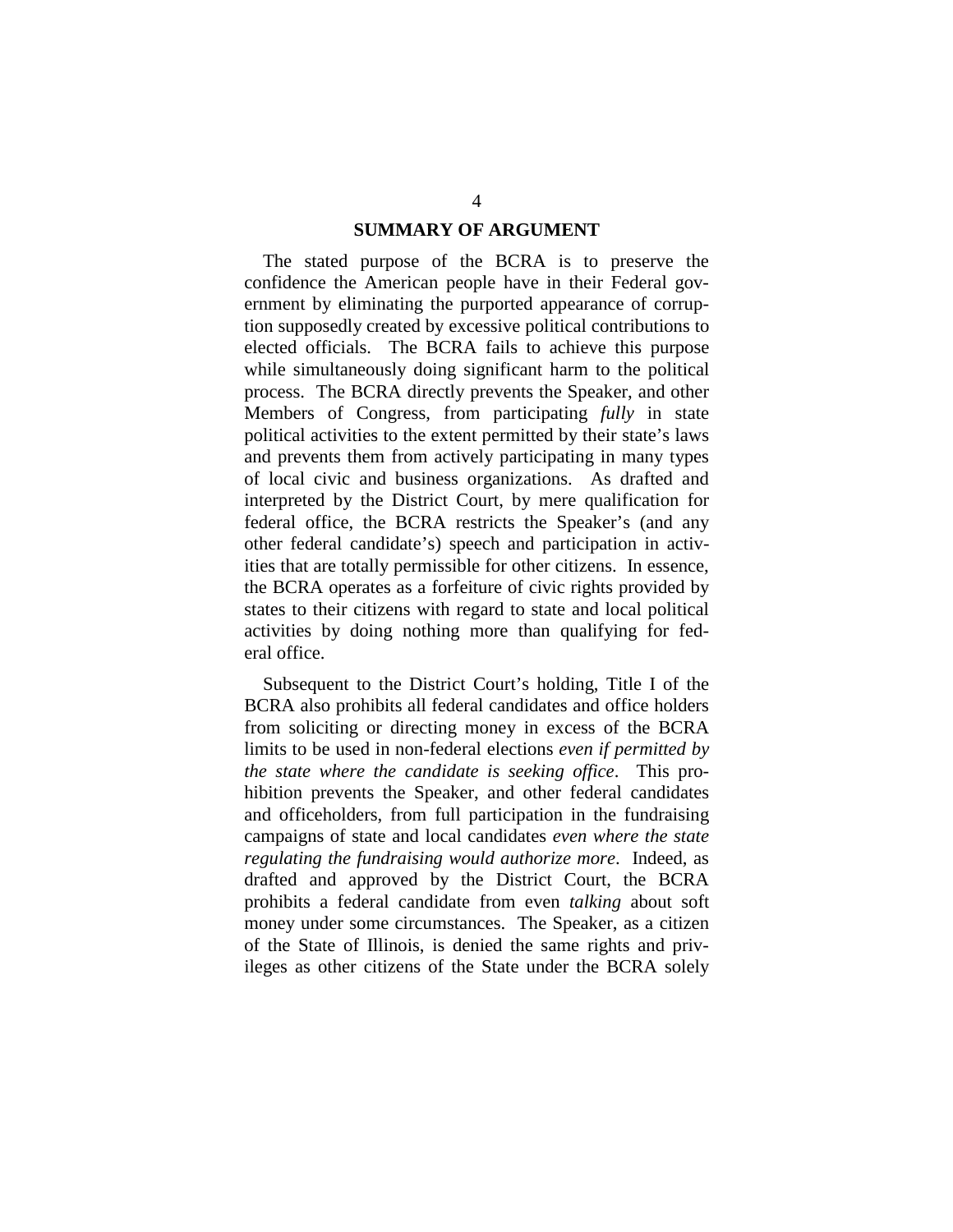because he is a federal officeholder. This burden lacks rational basis and consequently violates the Fifth and Tenth Amendments.

If the Speaker, or any Member, seeks to fully participate in state political activities or in other organizations that do not wish to be restricted by the BCRA's "soft money" ban, those Members are arguably obligated to limit, if not eliminate, their involvement with their party's national committee. In reality, this is not an option for many Members who must remain actively involved in their national party committee to satisfy political obligations. The mere fact that the BCRA presents this choice to Members reveals the unconstitutional burden imposed by the new law upon the Members' constitutionally protected freedom of association with their national parties and congressional campaign committees.

Finally, absent the District Court's holdings, the BCRA's infringement upon the Speaker's ability to participate in state political activities and with other organizations contains an outright ban on the receipt or expenditure of "soft money" by national committees of political parties. This ban extends not only to the national political party committees themselves, but to their agents and any entities they control. The Speaker's role in the National Republican Congressional Committee almost certainly renders him an agent of a national committee of a political party under the BCRA. Therefore, under this law, as drafted, any organization that allows, or arguably allows, or tacitly permits, the Speaker to take an active role in its governance or fundraising activities could be subjected to the same "soft money" ban imposed on the national party committees. Any organization not wanting to incur the fundraising and expenditure limitations placed on the national committees by the BCRA will be forced to exclude the Speaker from active participation, limiting him instead to "honorary" positions or as their "special guest" at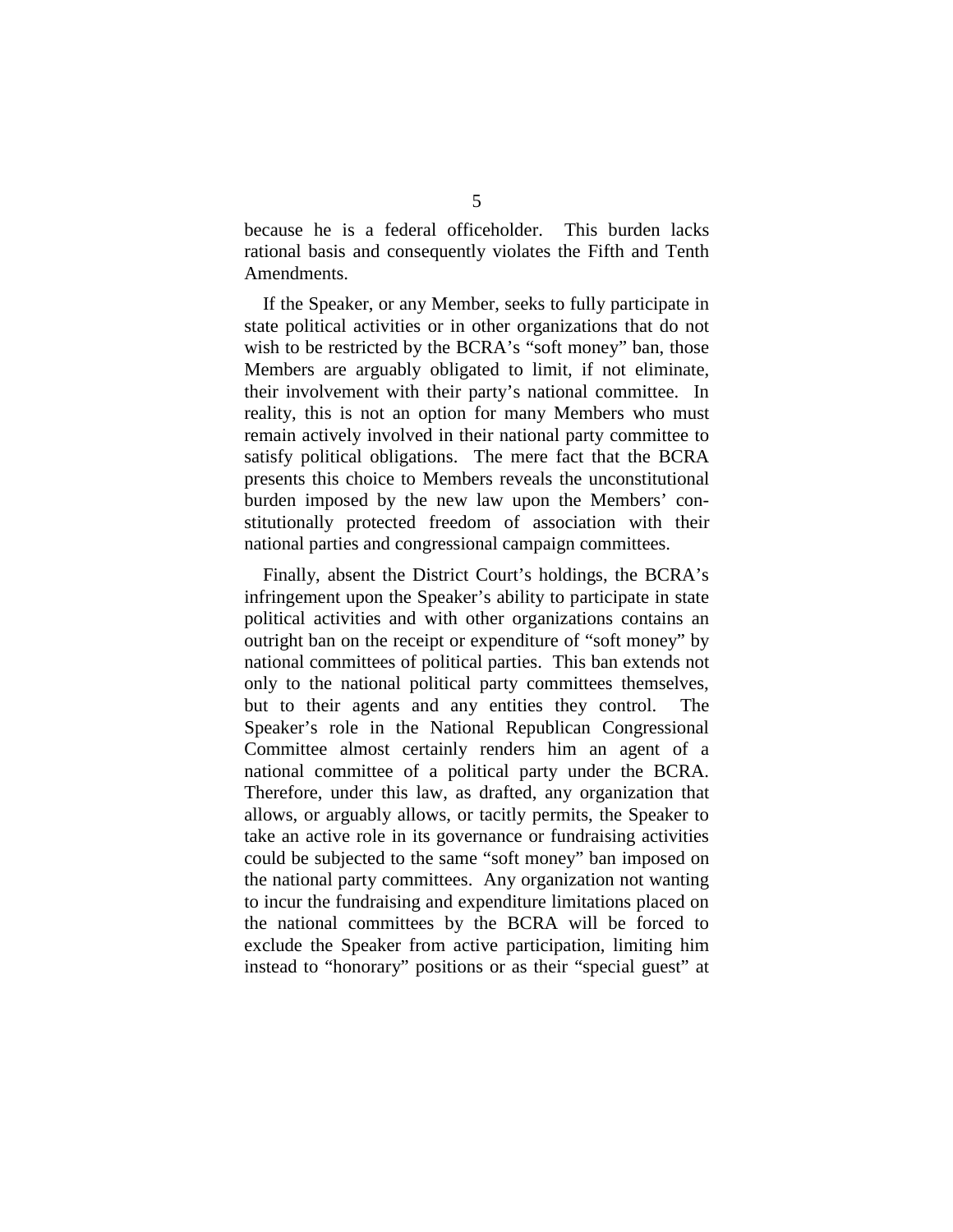events. These intrusive and unnecessary restrictions will chill the ability of the Speaker, and all Members of Congress, to freely associate.

### **THE ROLE OF THE SPEAKER IN AMERICAN POLITICS**

The position of the Speaker combines several roles: the institutional role of presiding officer and administrative head of the House of Representatives, the partisan role of leader of the majority party in the House, and the representative role of an elected Member of the House. As the "elect of the elect", the Speaker has perhaps the most visible job in Congress.

Although the Constitution mentions the Office of the Speaker, it is silent as to his duties. The Speaker possesses substantial powers under House rules. Among his duties are: calling the House to order (Rule I, clause 1); preserving order and decorum within the chamber and in the galleries (Rule I, clause 2); recognizing Members to speak and make motions (Rule XVII); deciding points of order (Rule I, clause 5); presenting the pending business to the House for vote (Rule I, clause 6); appointing select and conference committees (Rule I, clause 2); and referring measures to committee(s) (Rule XII, clause 2). The Speaker frequently is authorized by statute to appoint Members to various boards and commissions, and it is typically the Speaker who is the formal recipient of reports or other communications from the President, government agencies, boards, and commissions.

Although it is not prescribed in any formal way, the elevated profile of the Office of the Speaker often means he must take a leading role in negotiations with the Senate or President. Under both Republican and Democratic majorities, Speakers have played similar roles as leaders of their parties; both within the party conference or caucus and on the House floor. Within the Republican Party conference, Speaker Hastert acts as the chairman of the party's Steering Com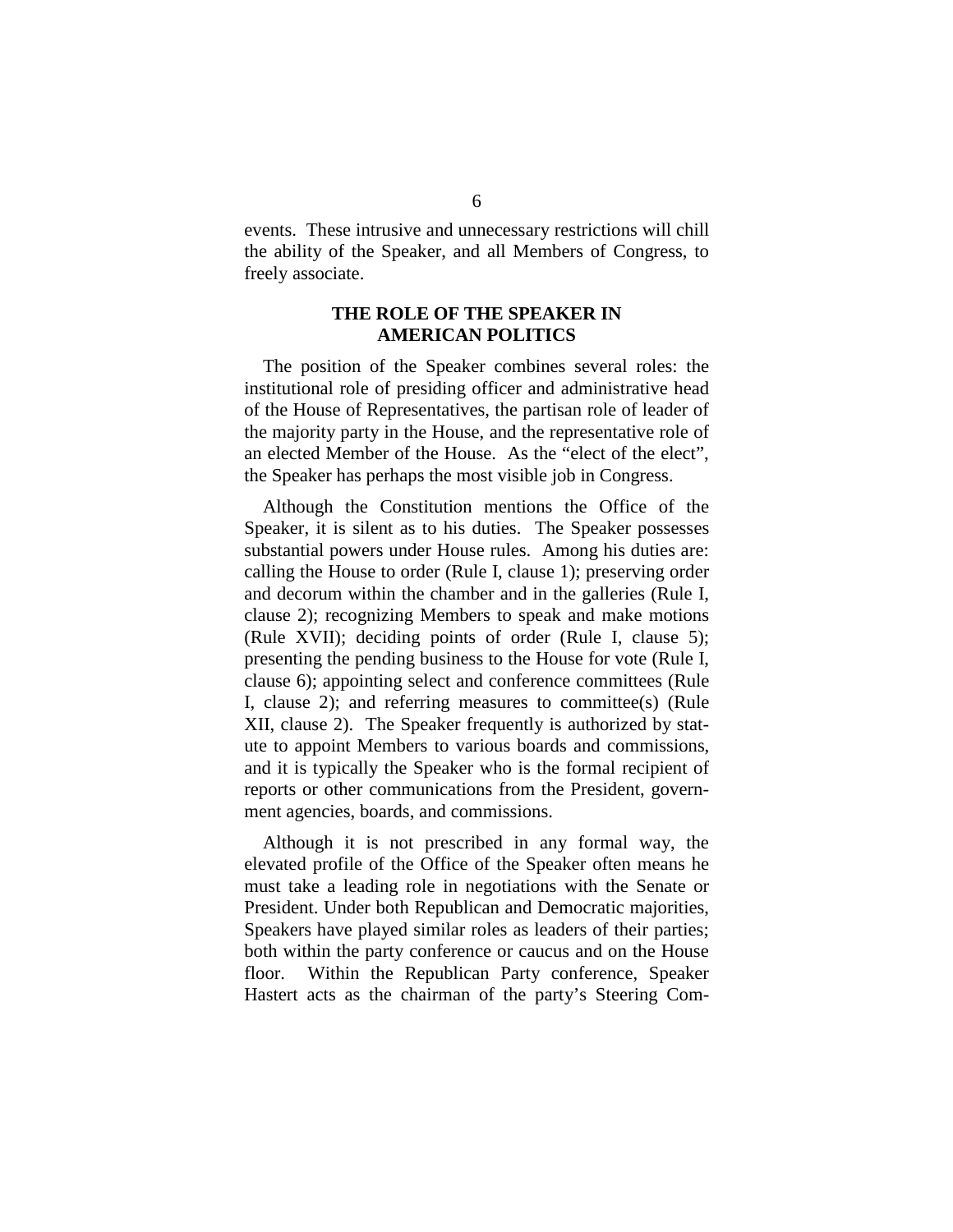mittee and thus plays a major part in the committee assignment process. In addition, the Speaker is empowered to make nominations directly for the Republican Conference's consideration for membership (including chairs) on the Rules Committee and the House Administration Committee, as well as the chair and one Member (to serve as the second ranking Republican) on the Budget Committee. House Republican Conference rules also provide for the Speaker to serve on the National Republican Congressional Committee ("NRCC").

Beyond the formalities of the Speaker's official duties, every Speaker is called upon to exercise his personal prestige, and his powers of persuasion and bargaining, to enunciate and advance his party's vision and legislative agenda nationally. The Speaker also works to retain majority control of the House. To accomplish these objectives, modern Speakers engage in a variety of activities, not just in Congress and their party conference, but on the national stage as well. This is primarily accomplished by helping to set party policy and legislative agenda, publicizing those policies and achievements and assisting party members who are seeking election to the United States House of Representatives.

While the Speaker does not serve the NRCC in an official capacity, Speaker Hastert serves the NRCC as its titular head and as a member, *ex officio*, of its Executive Committee. In addition, and particularly when the Republican Party does not control the White House, the Speaker maintains a close working relationship with the Republican National Committee. In these roles, the Speaker is deeply involved in the development and implementation of Republican strategy in the House of Representatives and across the nation. Speaker Hastert further assists with the implementation of Republican strategy through fundraising activities and by acting as a party spokesman and communicator of the party message.

Moreover, Speaker Hastert's activities as Speaker extend well beyond his role with the United States House of Repre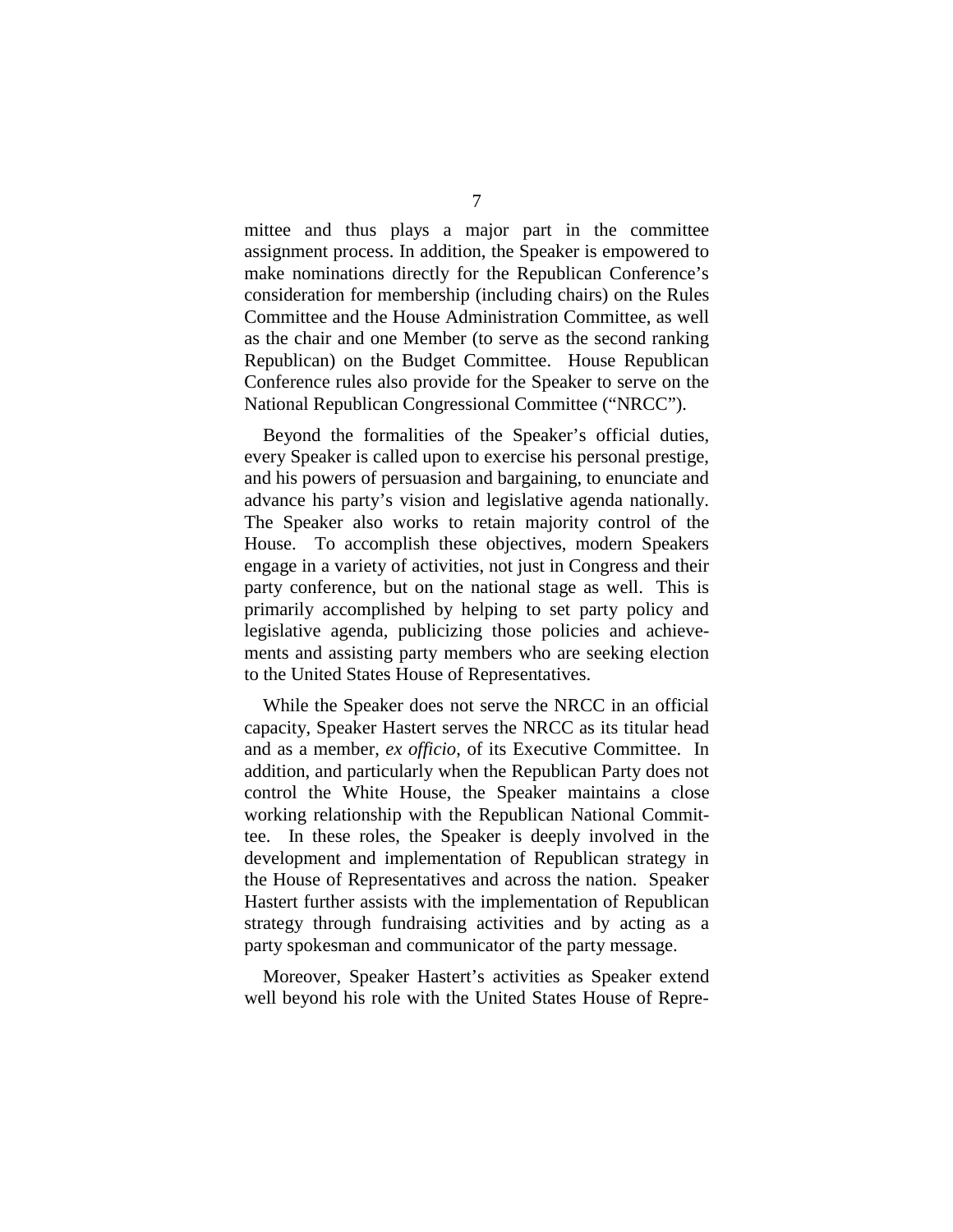sentatives and national party politics. After sixteen years of teaching and coaching at Yorkville High School in Illinois, Speaker Hastert served in the Illinois House of Representatives for six years before being elected to the United States House of Representatives in 1986. Entirely separate and apart from his duties as Speaker, Speaker Hastert remains active in Illinois politics to this day. Speaker Hastert has campaigned and raised funds for local candidates to the Illinois House of Representatives, county Republican parties, as well as local and municipal elected officials throughout the state. Speaker Hastert has appeared for, and supported, numerous candidates for local and statewide office and plays an active role in the identification and recruitment of promising candidates for state and local office.

Speaker Hastert's considerable activities for state candidates include participation in fundraising events and the lending of his name to local solicitations for campaign contributions. Even in non-federal election years, Speaker Hastert is an active participant in Illinois politics and in the formation of the Republican message in Illinois.<sup>3</sup> As an Illinois citizen who has never abandoned his primary residence in that state, Speaker Hastert shares the same personal interest in the local candidates and municipal issues as any other state resident. As is the right and privilege of any Illinois citizen, Speaker Hastert participates actively in the political debate, fundraising, and election process crucial to those issues.

Speaker Hastert is also politically active in numerous states other than Illinois. In the past election cycle, Speaker Hastert appeared in forty-nine of the fifty states of the Union in support of local candidates for federal office. The Speaker does not limit his activities in other states to candidates for federal office, however. At virtually every appearance in the

<sup>&</sup>lt;sup>3</sup> e.g. In the State of Illinois, elections for township and local offices are held in non-federal election years. 10 ILL. COMP. STAT. 5/2A-1.2(c).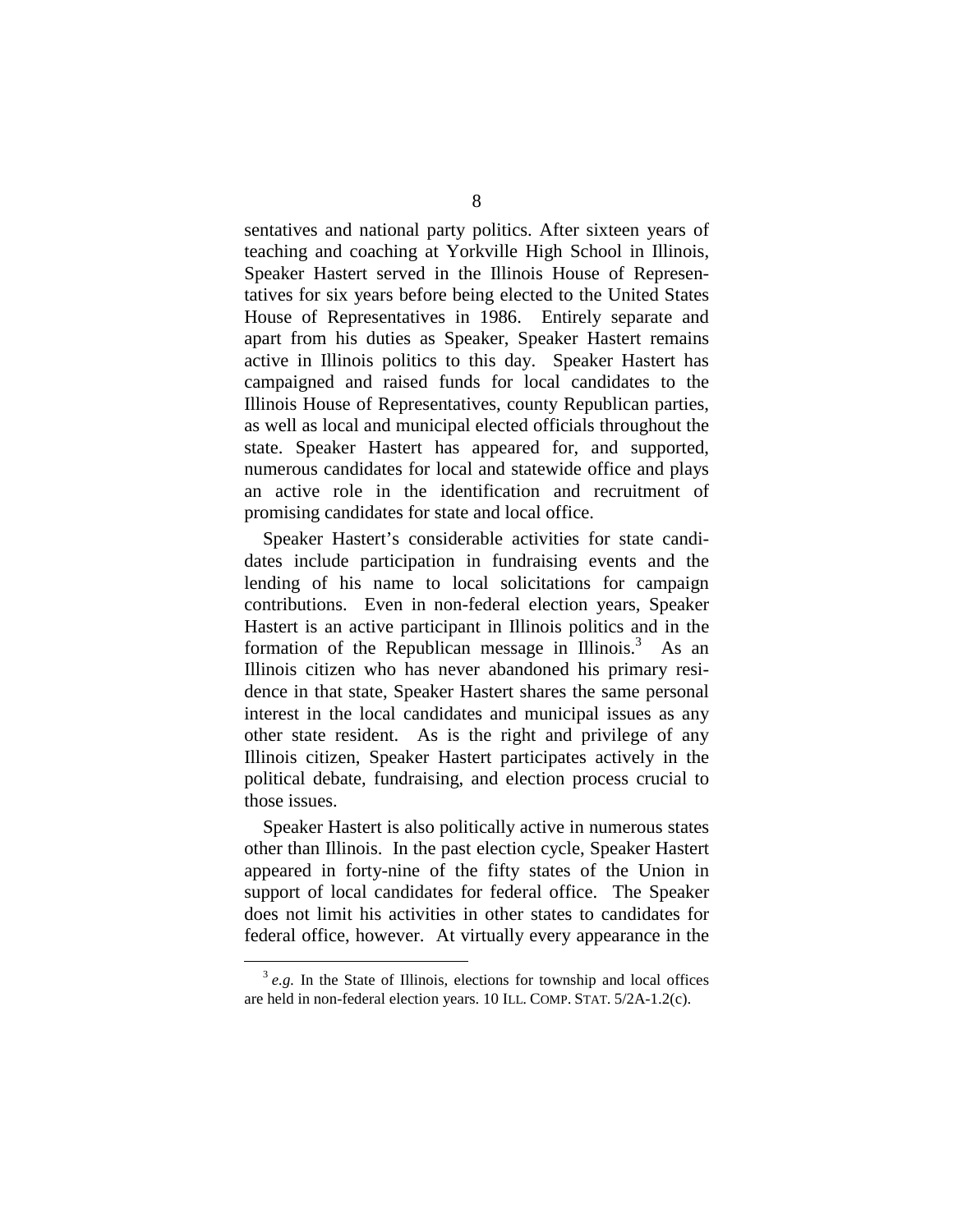United States, individuals and organizations, from the highest echelons of the Republican Party to the smallest and most local of grass-root associations, approach Speaker Hastert and solicit his advice and counsel regarding issues of political strategy and legislation.

The Speaker respectfully submits that these activities are a necessary and laudable element of American politics. Few, if any, would argue that these activities represent anything less than quintessential participation in representational democracy in its purest form. Yet, under the BCRA scheme, however well intentioned, the Speaker's participation in these activities is severely, and unconstitutionally, curtailed.

#### **ARGUMENT**

## **I. THE BCRA VIOLATES THE CONSTITUTION BY IMPERMISSIBLY RESTRICTING THE SPEAKER'S ABILITY TO PARTICIPATE IN STATE AND LOCAL POLITICAL ACTIVITIES.**

Absent the District Court's ruling, the BCRA painted with a broad brush, banning national committees of political parties from soliciting, receiving, or directing any funds that are not subject to the restrictions imposed by the Federal Election Campaign Act of  $1971<sup>4</sup>$  (hereinafter referred to as "FECA"), as amended by the BCRA. BCRA § 101(a) (adding new FECA  $\S$  323(a)(1)). This restriction explicitly included the national congressional campaign committees of a political party in the "soft money" ban. *Id.* The District Court found these broad restrictions to be unconstitutional.

Not only did the ban apply to party national committees and national congressional campaign committees, it also applied to "any officer or agent acting on behalf of such a national committee, and any entity that is directly or

<sup>4</sup> 2 U.S.C. § 431 *et. seq.*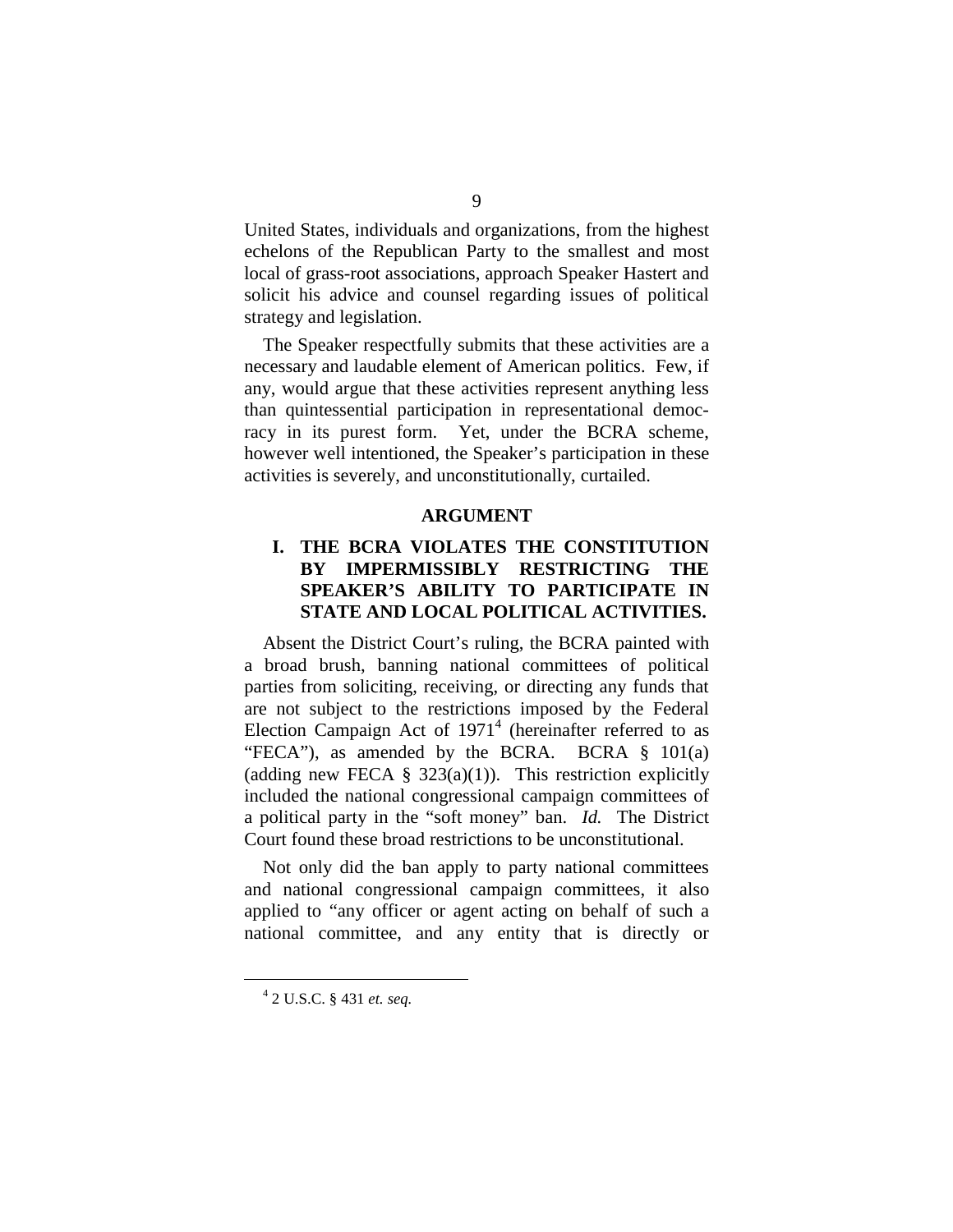indirectly established, financed, maintained, or controlled by such a national committee." BCRA § 101(a) (adding new FECA § 323(a)(2)).

The BCRA does not define the term "agent", but instead leaves the term open to interpretation by the Federal Election Commission ("FEC"). Recent FEC regulations implementing the BCRA define "agent" as any person who has actual authority, either expressed or implied, to perform certain activities on behalf of their principle. 11 C.F.R. § 300.2(b) (2002). This regulation reads as follows:

(b) Agent. For the purposes of part 300 of chapter I, agent means any person who has actual authority, either express or implied, to engage in any of the following activities on behalf of the specified persons:

(1) In the case of a national committee of a political party:

- (i) To solicit, direct, or receive any contribution, donation, or transfer of funds; or,
- (ii) To solicit any funds for, or make or direct any donations to, an organization that is described in 26 U.S.C. 501(c) and exempt from taxation under 26 U.S.C. 501(a) (or has submitted an application for determination of tax exempt status under 26 U.S.C. 501(a)), or an organization described in 26 U.S.C. 527 (other than a political committee, a State, district, or local committee of a political party, or the authorized campaign committee of a candidate for State or local office)...

#### *Id.*

Given the Speaker's duties for, and responsibilities to, the National Republican Congressional Committee, the Speaker's position would appear to place him squarely within the definition of an "agent" of the Committee as defined by the BCRA and federal regulation. Consequently, the BCRA as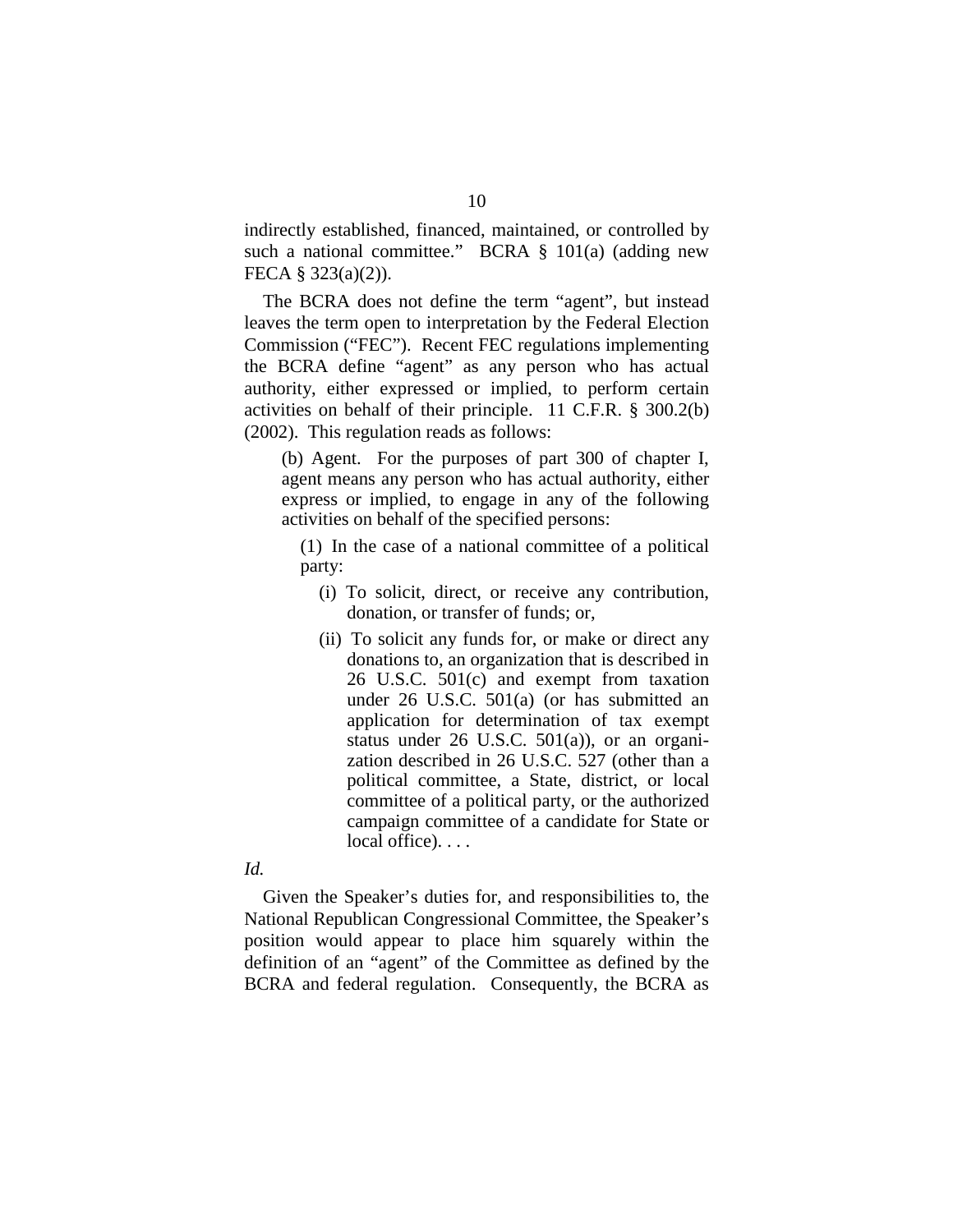drafted will undoubtedly be applied to him as an agent of a national party and therefore subject him to all limitations the BCRA imposes on national parties.

The Speaker is also a "federal candidate" under the terms of the BCRA. As such, he is subject to specific BCRA prohibitions against soliciting, receiving, directing, transferring, or spending soft money in connection with a federal election. BCRA § 101(a) (adding new FECA  $§$  323(e)(1)(A)). Furthermore, as a "federal candidate," the Speaker is prohibited from soliciting, receiving, directing, transferring, or spending funds in connection with state and local elections unless such funds are subject to the source and amount restrictions of the FECA. BCRA § 101(a) (adding new FECA  $\S$  323(e)(1)(B)).

## **A. The Speaker Will be Prohibited from Taking Any Significant Role in the Activities of His State Party or the Campaign Committees of State Candidates.**

As applied by the District Court, the BCRA operates to supersede a state's laws governing its own state citizens in connection with a state election if the person is a federal officeholder or candidate. As held by the District Court, federal candidates and officers lose their rights as afforded under the home state's laws for home state elections. Instead of having the same rights and privileges afforded to every other citizen of the State of Illinois in connection with an Illinois election, under the BCRA as interpreted by the District Court, Speaker Hastert would have those rights *except* where the BCRA limits them. The sole basis for this difference is not that his conduct impacts a federal election (as it would not). Instead, the sole basis for distinction is that he is a federal officeholder.

Absent the modifications by the District Court, if state parties or candidates wish to engage in "federal election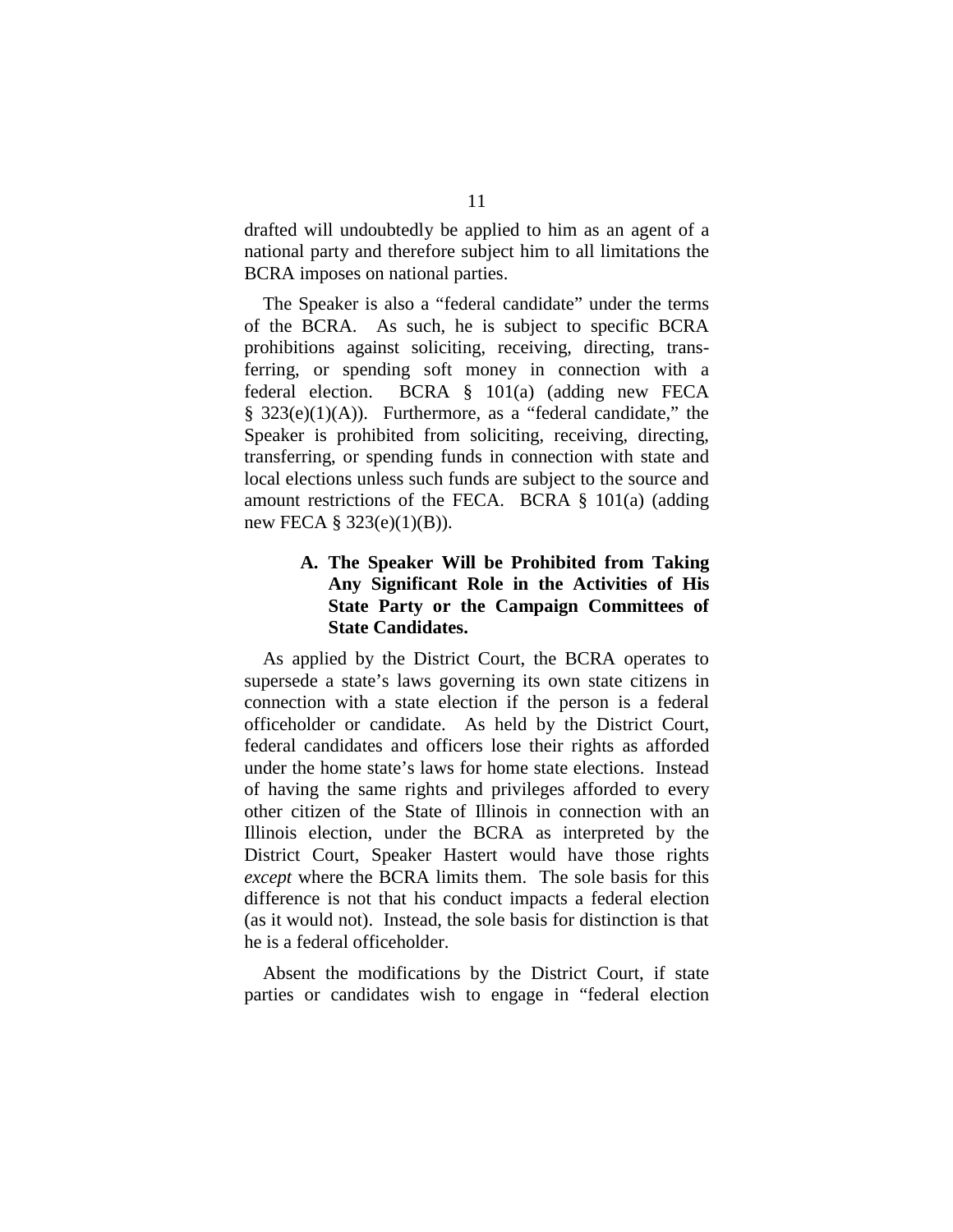activities", they may do so, but only if they finance that activity exclusively with funds raised subject to BCRA restrictions. BCRA § 101(a) (adding new FECA §§ 323(b)  $\&$  $323(f)$ ). Thus, while a state party or candidate may solicit campaign contributions without limitation under the applicable law of their home state, they are now prohibited from using that money to engage in "federal election activities" as defined by the BCRA.

As an initial matter, it is clear that these intrusions into the ability of a state to regulate its own political process violate the Constitution. Traditionally, the Elections Clause of the Constitution has been relied upon to give Congress the authority to regulate the financing of federal elections. *See Buckley v. Valeo*, 424 U.S. 1 (1976). However, the Elections Clause does not allow Congress to intrude upon the way a state governs its own political affairs. "The powers not delegated to the United States by the Constitution, nor prohibited by it to the States, are reserved to the States respectively, or to the people." U.S. CONST. amend. X. No one would argue that the states have ceded their power to control their own electoral process to the federal government. *See Oregon v. Mitchell*, 400 U.S. 114, 125 (1970) ("No function is more essential to the separate and independent existence of the States and their governments than the power to determine within the limits of the Constitution . . . the nature of their own machinery for filling local public offices."). How then can it be permissible for a law such as the BCRA to place limits on the way that state citizens participate in state elections?

The "federal election activity" definition provided by the BCRA is so broad that it limits the way state parties and state candidates may pay for purely state activities. These restrictions on state parties and state candidates violate the Tenth Amendment and should be declared unconstitutional. Moreover, even if this Court were to conclude that these provisions do not violate the Tenth Amendment, they remain uncon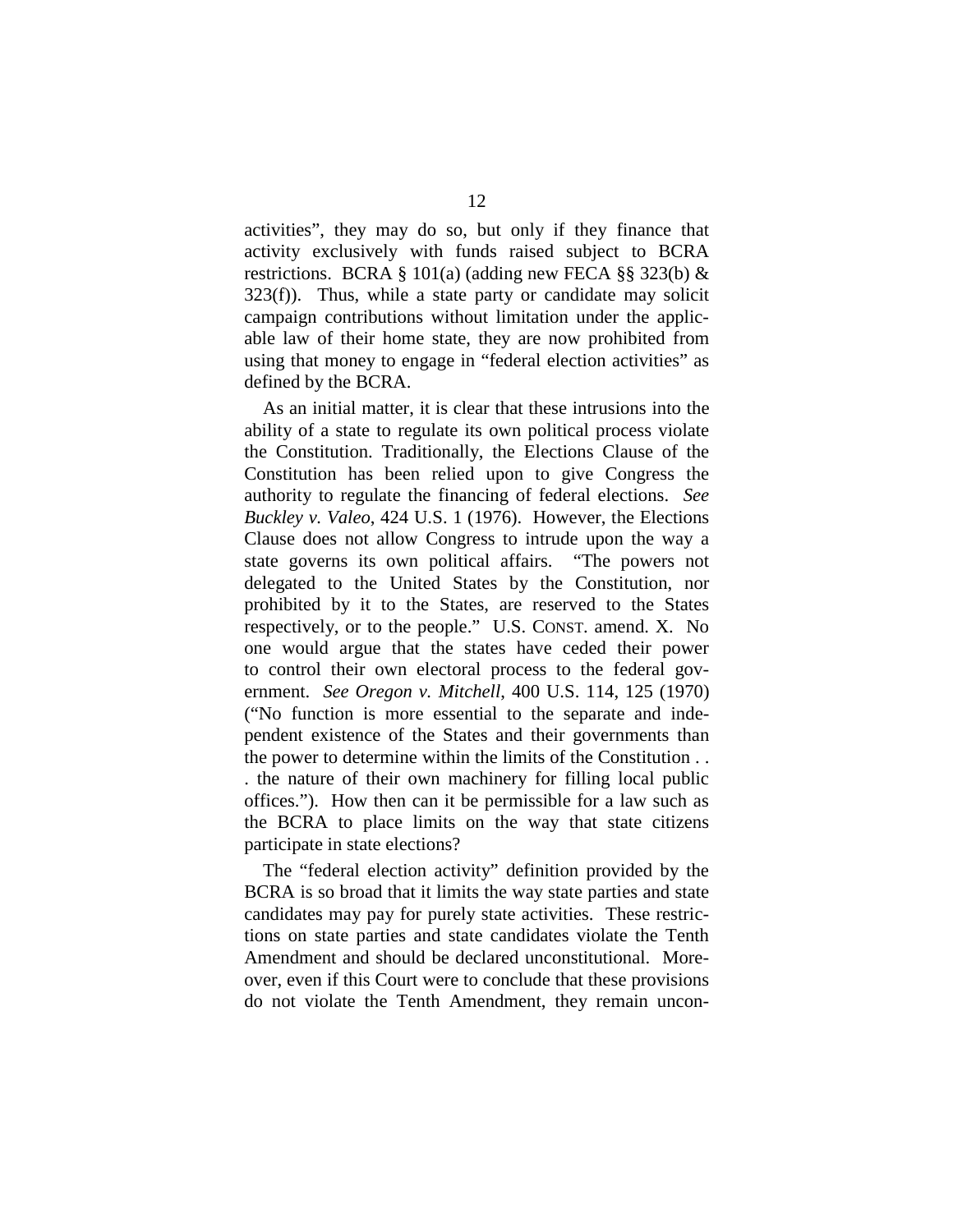stitutional restrictions on First Amendment rights of free speech and freedom of association and Fifth Amendment principles of equal protection.

While implicating serious states' rights issues, the BCRA has even greater personal impact on the Speaker. By imposing arbitrary limitations in a broad manner, the BCRA chills the Speaker's ability to associate with local individuals and groups without rational basis. For example, after careful consideration, the citizens of the State of Illinois, through their legislature, have elected to place fewer restrictions on the financing of local campaigns than those imposed by federal election law. *See* 10 ILL. COMP. STAT. 5/1-1 *et seq.*  While Illinois law requires parties and candidates to disclose campaign contributions, it does not place restrictions on either the source or amount of those contributions. *Id.* As noted above, however, the Speaker and other federal candidates forfeit their freedoms afforded by state law under the BCRA. Citizen Hastert could raise funds in excess of the BCRA limits for an Illinois candidate for state or local office under Illinois law. Under the BCRA, Speaker Hastert may not. As others can raise money, it is not the amount of the contribution that can serve as the justification for the restriction. Instead, to support the distinction, the record below would have to show that funds raised by federal officeholders for state elections were somehow *more*  corrupting than funds raised by non-federal officeholders. There is no evidence in the record to support this position.

The chill on participation at the state and local level is notable. Local candidates or entities cannot risk being limited from raising funds on unequal terms with their competitors. Accordingly, local Illinois parties, groups and candidates will likely avoid any activities or associations which could even arguably lead to the imposition of these fundraising restrictions upon them. For local Illinois parties and groups, the uncertainty concerning the Speaker's status as a federal candidate and agent of a political party, and the risks of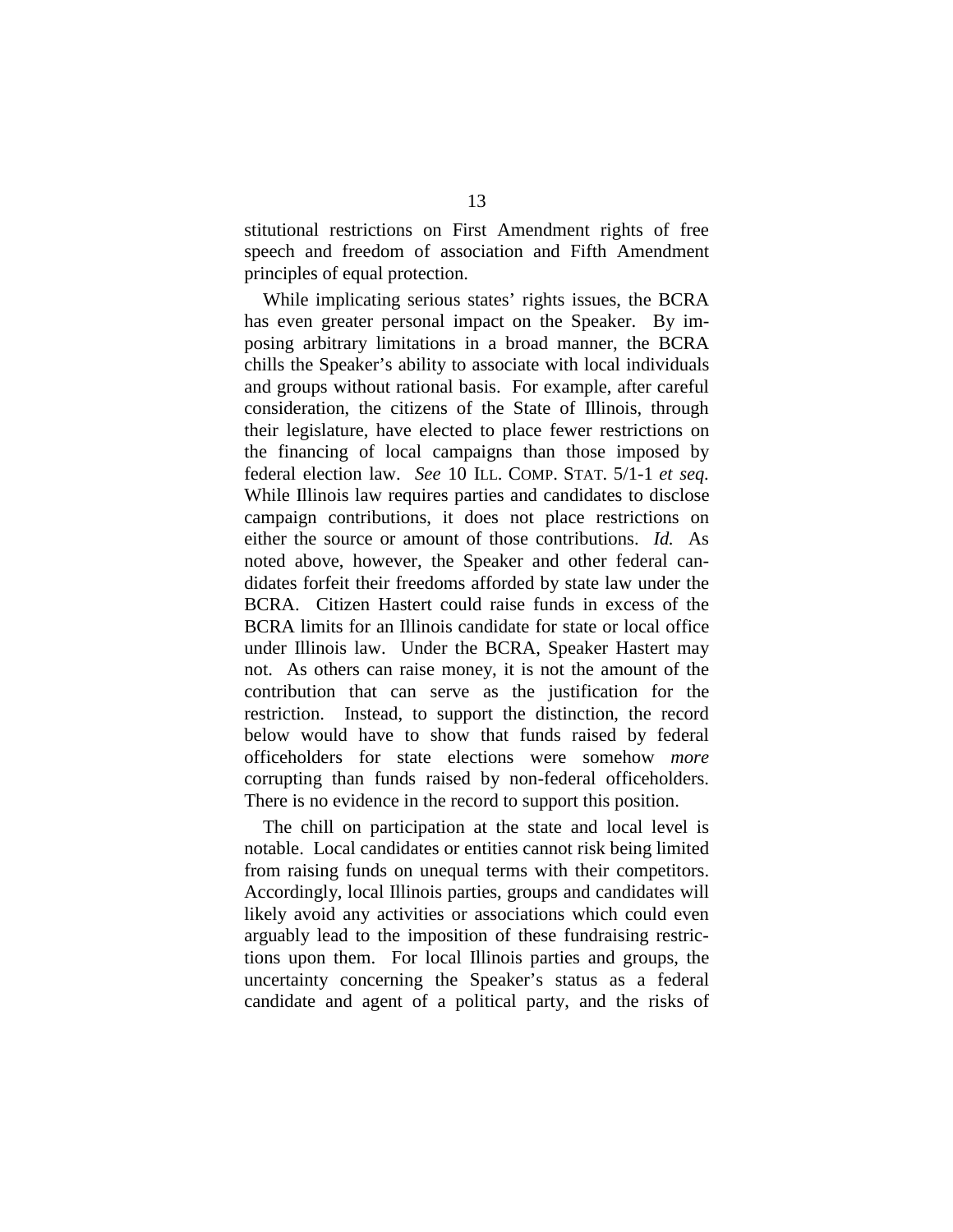severe additional regulations borne by groups and individuals who associate with the Speaker, now serve as the basis to blockade the Speaker from those he seeks to serve without rational basis or constitutional authority.

In the absence of the rulings by the District Court, the ramifications would be even greater. The Speaker is the leader of the National Republican Congressional Campaign Committee and is therefore, arguably, an "agent" of that Committee under the BCRA scheme. If the Speaker were to take any role of significance with the Illinois Republican Party, his home state's party, or with the campaign committee of a state candidate, under the BCRA's definitions and scheme, the organization could arguably be deemed to be "directly or indirectly established, financed, maintained, or controlled by" an agent of the National Republican Congressional Committee. BCRA § 101(a) (adding new FECA § 323(a)(2)). If so, then that state organization could automatically become subject to the source and amount restrictions imposed by the BCRA, thereby forfeiting its ability to raise unlimited funds as allowed by Illinois law. The specter of this possible result from mere association with the Speaker will undoubtedly have a chilling effect on the Speaker's involvement with the Illinois Republican Party and with candidates for Illinois State and local government as well as other state and local political parties and candidates.

Moreover, the BCRA does not define or limit the phrase "directly or indirectly established, financed, maintained, or controlled". *Id.* Indeed, the language of the phrase implies that it should be construed as broadly as possible in an apparent attempt to close a perceived loophole in the law before it develops. The FEC has promulgated rules in an attempt to clarify the phrase. 11 C.F.R.  $\S$  300.2(c)(2002). This FEC regulation defines political parties, federal candidates, and the agents thereof as "sponsors" and then sets forth ten factors to be considered in determining whether a sponsor "controls" an entity. *Id.* Those factors include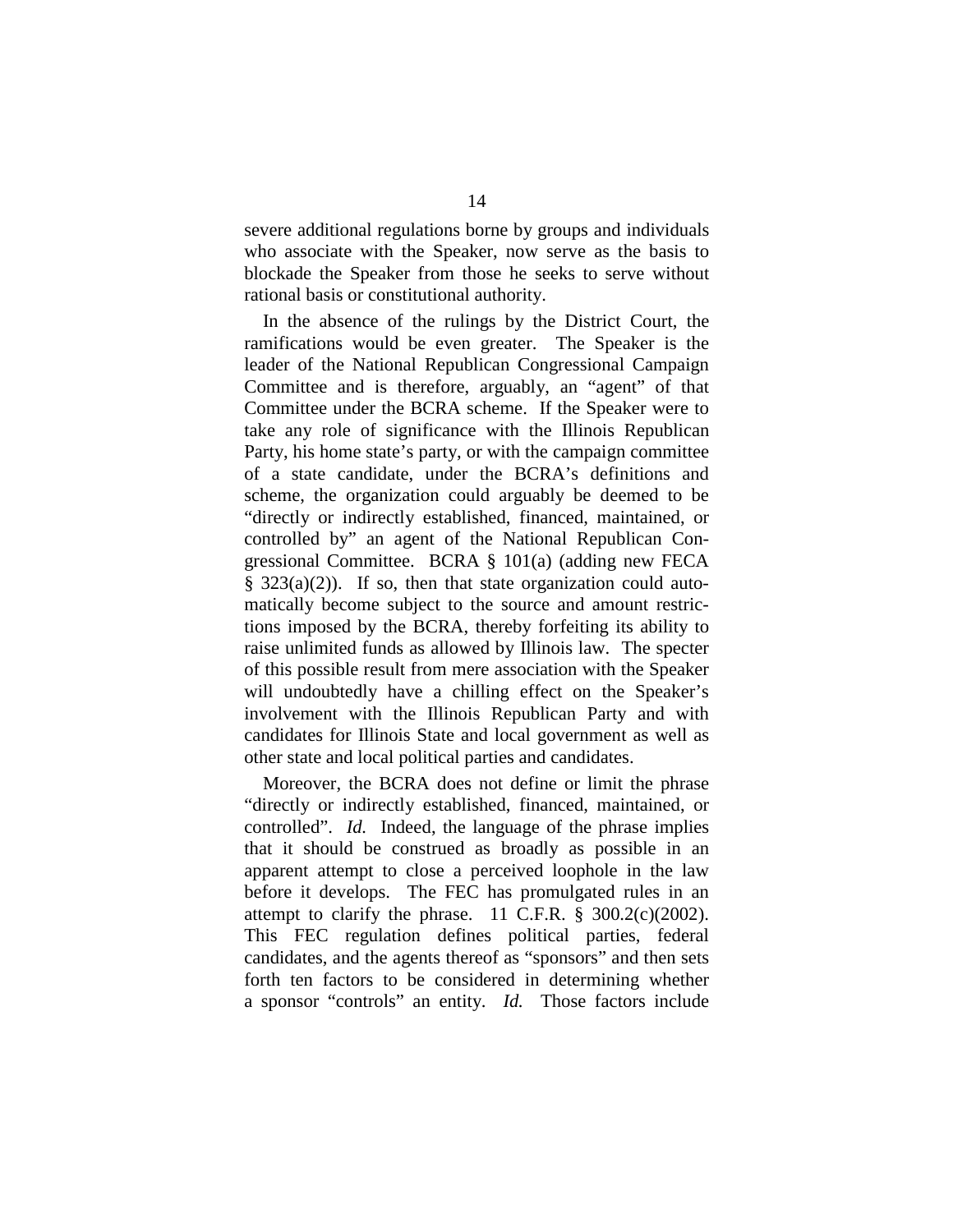whether the sponsor has the ability to participate in the governance of the entity; whether the sponsor has the ability to "hire, appoint, demote, or otherwise control the officers, or other decision-making employees or members of the entity"; and whether a sponsor has common or overlapping officers, members, or employees. *Id.* 

Unfortunately, these factors do not serve to limit the potential reach of the language employed by the BCRA. In the case of Speaker Hastert, almost any role that he assumes with the Illinois Republican Party or any local party or campaign could potentially subject that state party to full BCRA restrictions as if it were a national political party. For instance, under the BCRA, the Speaker could not assume a role as an officer or director of the state party because, under the scheme adopted by the BCRA, such a position would permit him to participate in the governance of the entity and potentially give him the ability to hire, appoint, demote, or otherwise control the employees of the state party. He may not even be allowed to serve on minor committees within the state party if such service would place him in charge of employees of the state party. Finally, and perhaps most egregiously, the BCRA scheme as adopted may prevent the Speaker even from being a member of the state party because his membership could be used to show that the Illinois Republican Party had overlapping members with the National Republican Congressional Committee.

One would hope that Speaker Hastert's mere membership in the Illinois Republican Party would not result in the party being considered "directly or indirectly established, maintained, financed, or controlled" by a national party. However, the BCRA creates uncertainty regarding the Speaker's continued active involvement in the Illinois Republican Party. This scenario illustrates the chilling effect that the BCRA has on the Speaker's ability to associate with state political entities and their willingness to associate with the Speaker.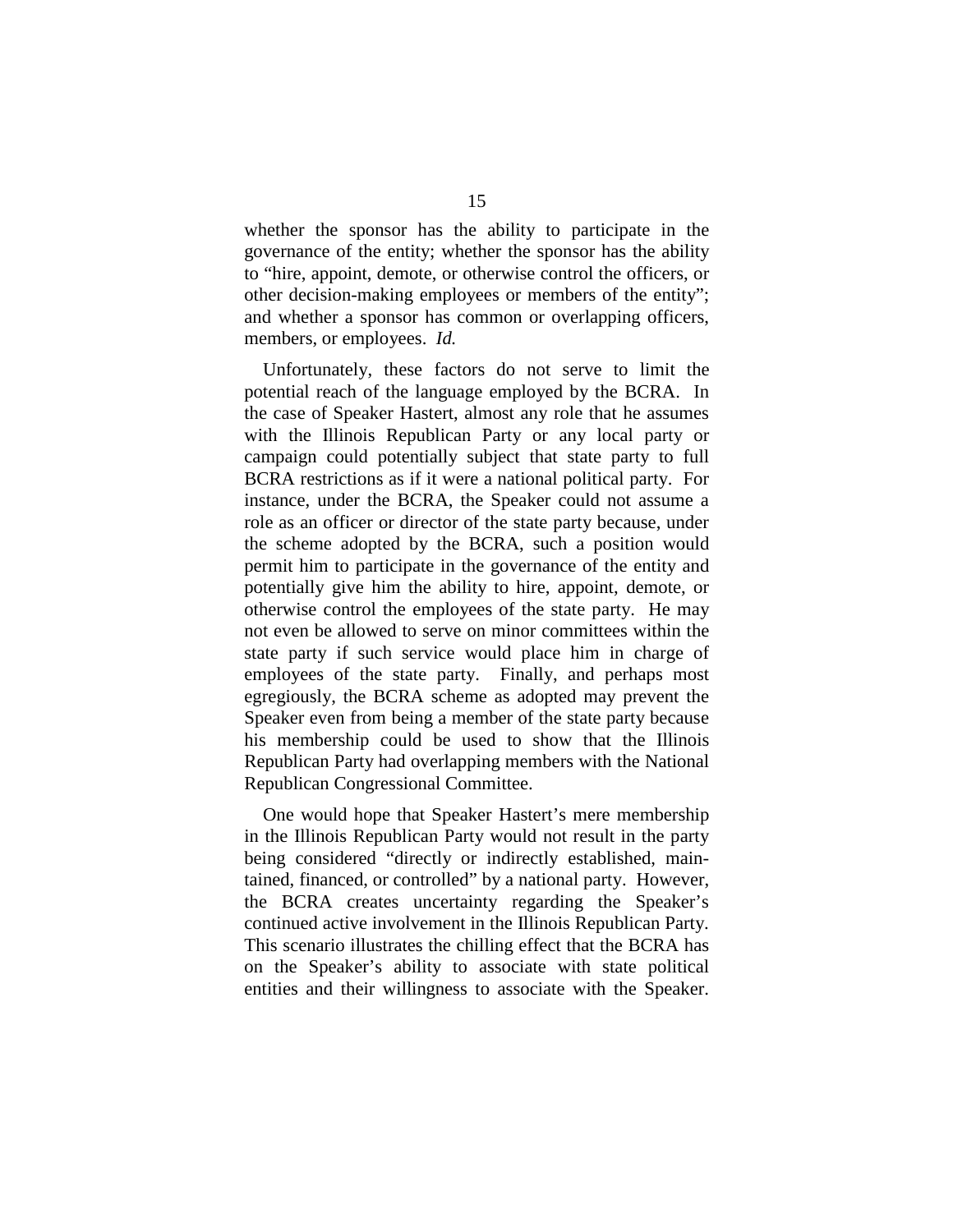Although this analysis only focuses on the Speaker's roles in the state party, it applies with equal effect to his role in district or local parties and to his role in campaign committees of state candidates. Of course, the BCRA does not explicitly state that the Speaker may not associate with state political entities. Doing so would be a blatant abrogation of the Speaker's constitutional right to associate with like-minded individuals, which is precisely the type of association protected by the First Amendment. *See, e.g., Tashjian v. Republican Party of Conn.*, 479 U.S. 208, 214 (1986). No court would uphold such a prohibition because it is extreme and serves no legitimate purpose, much less a compelling government interest. Instead, the BCRA attempts to cloak its assault on freedom of association by tacitly allowing the Speaker to associate as he sees fit, but imposing draconian limitations on entities in which he actively participates.

In confirming the right of freedom of association, this Court has observed, "the right to associate with the political party of one's choice is an integral part of this basic constitutional freedom." *Kusper v. Pontikes*, 414 U.S. 51, 57 (1973). Although the freedom of association is an individual right, the freedom also extends to political parties. *See, e.g., California Democratic Party v. Jones*, 530 U.S. 567 (2000). Thus, associations are free to organize and govern themselves as they choose, and the government has no right to interfere with such decisions. *Eu v. San Francisco County Democratic Central Comm.*, 489 U.S. 214, 230 (1989); *Timmons v. Twin Cities Area New Party*, 520 U.S. 351, 358 ("[P]olitical parties' government, structure, and activities enjoy constitutional protection."). Here, the BCRA has the effect of preventing the Speaker from associating with the Illinois Republican Party by imposing severe restrictions on the party if the Speaker assumes any role of significance. In fact, the BCRA may result in such restrictions on the party if the Speaker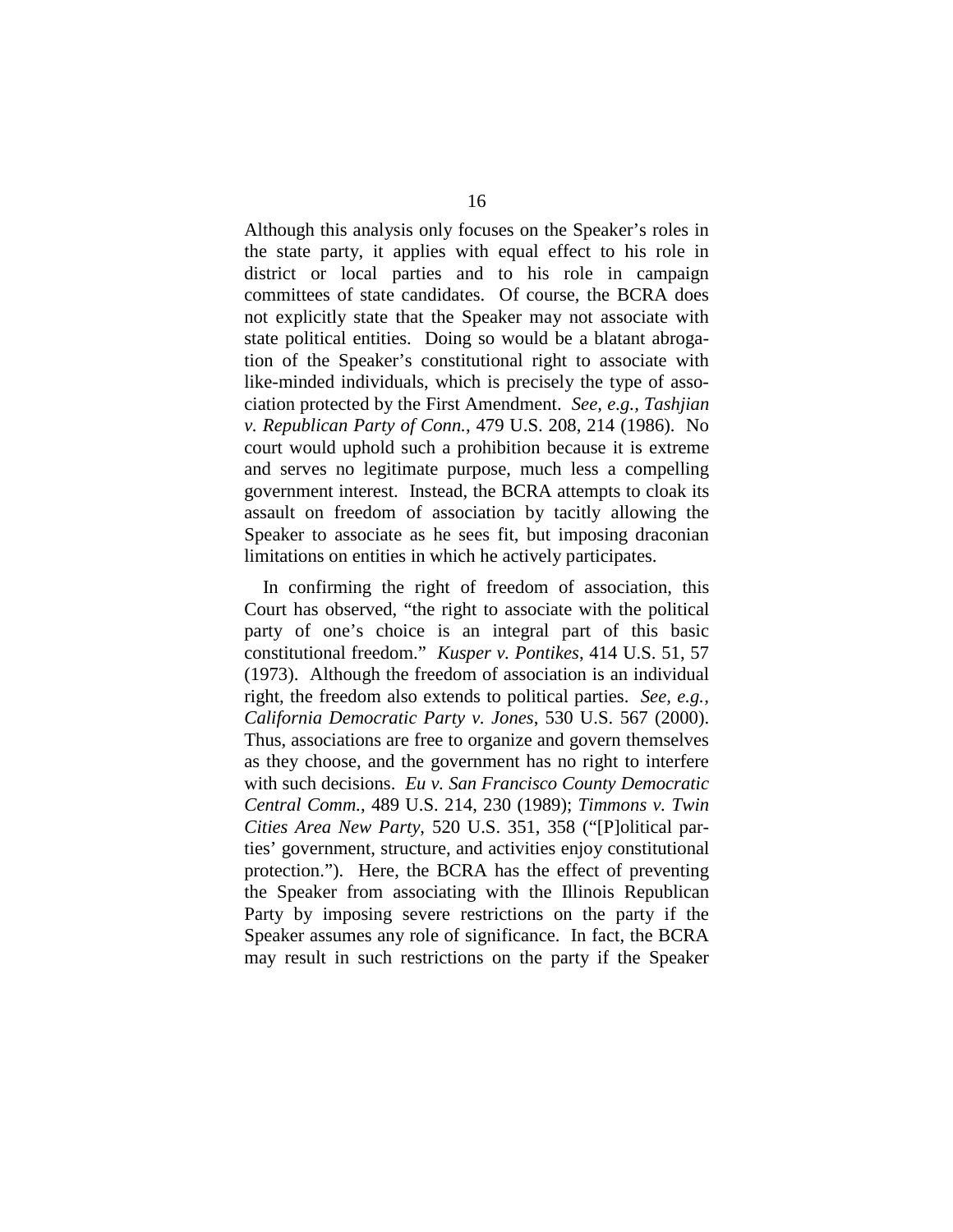simply retains his membership in that organization. This is a significant burden on the Speaker's individual rights and on the rights of the party.

It is thus apparent that the BCRA significantly impairs the Speaker's First Amendment right of freedom of association. For such an imposition to survive constitutional scrutiny, it must be narrowly tailored to achieve a compelling governmental interest. *See Eu*, 489 U.S. at 231-33 (applying strict scrutiny to a California law that controlled the way a state party was organized). The only governmental interest validly at issue here is the reduction of actual or apparent corruption in the federal government. *See Buckley v. Valeo*, 424 U.S. 1 (1976) (accepting the prevention of actual or apparent corruption in the political process as the only valid basis for the FECA); *FEC v. Nat'l Conservative Political Action Committee*, 470 U.S. 480, 496-97 (1985). In *Buckley,* this Court recognized that large contributions given directly to a candidate could create the appearance of corruption, indicating that the candidate would vote a particular way in exchange for the contribution. *Id.* at 27. Although it is just as likely that such a contribution could be given to the candidate because he already shares similar views as the donor, the Court reasoned that the government's interest in preventing the appearance of corruption was sufficient to warrant limitations on campaign contributions. *Id.* at 29.

The BCRA's infringement on the Speaker's freedom of association cannot satisfy strict scrutiny because it will not achieve, nor even help to achieve, the government's interest in reducing corruption or the appearance of corruption. The Speaker's involvement in his state party in no way implies improper conduct. Much to the contrary, his active involvement in state politics indicates that he is concerned about the citizens and government of his home state. No logical argument can be advanced that restricting the Speaker from participating in state political activity will cause the American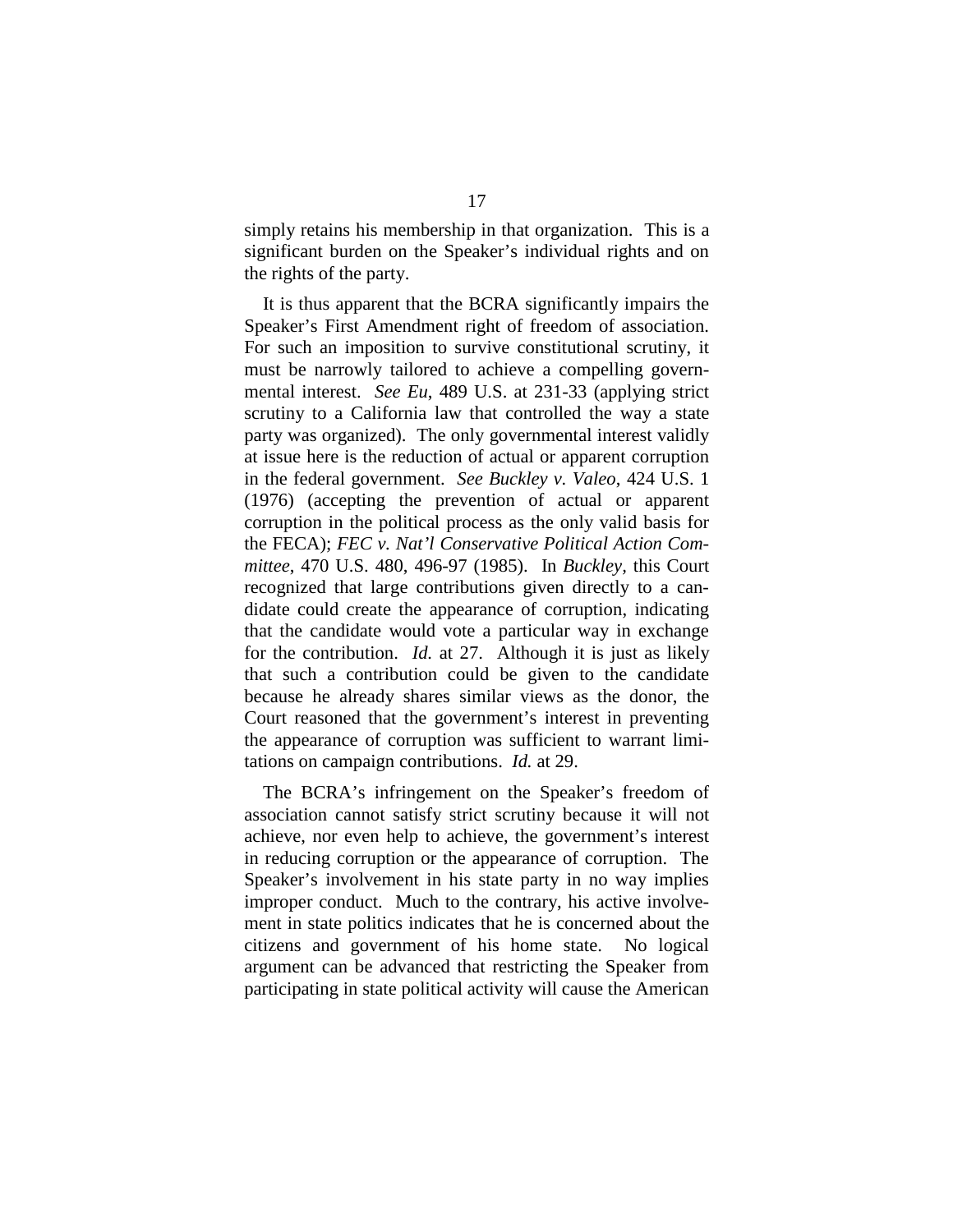people to have more trust in the federal government. These provisions plainly fail to satisfy any interest of the federal government and therefore must be struck down as unconstitutional.

## **B. The BCRA Unconstitutionally Discriminates Against the Speaker and Other Members of Congress by Preventing Them From Raising Money For State Candidates as Permitted by State Law.**

The BCRA prohibits any federal candidate, including the Speaker, from raising or spending any money in connection with a state or local election that is not subject to the source and amount restrictions of the FECA. BCRA  $§ 101(a)$  (adding new FECA § 323(e)(1)(B)). Consequently, notwithstanding the fact that Illinois law permits any individual to raise an unlimited amount of money from individuals, corporations, and labor unions on behalf of a candidate for state office, the Speaker's ability to raise money for state candidates in his home state will be restricted by the BCRA. *See* 10 ILL. COMP. STAT. 5/1-1 *et seq.* Under some circumstances, a federal candidate's very *speech* can constitute a BCRA violation in clear contradiction of the First Amendment.

The sole basis for these restrictions is the federal candidate's status as a federal office holder. Because the BCRA will cause the Speaker to be treated differently than other citizens of his state, it violates Fifth Amendment principles of equal protection. This prohibition also violates Tenth Amendment principles of federalism because it intrudes upon the way a state conducts its electoral process. The State of Illinois has determined that it is best to allow its citizens to donate and solicit financial support for candidates in unlimited amounts and from unlimited sources. *Id.* The BCRA steps in and artificially limits the rights of certain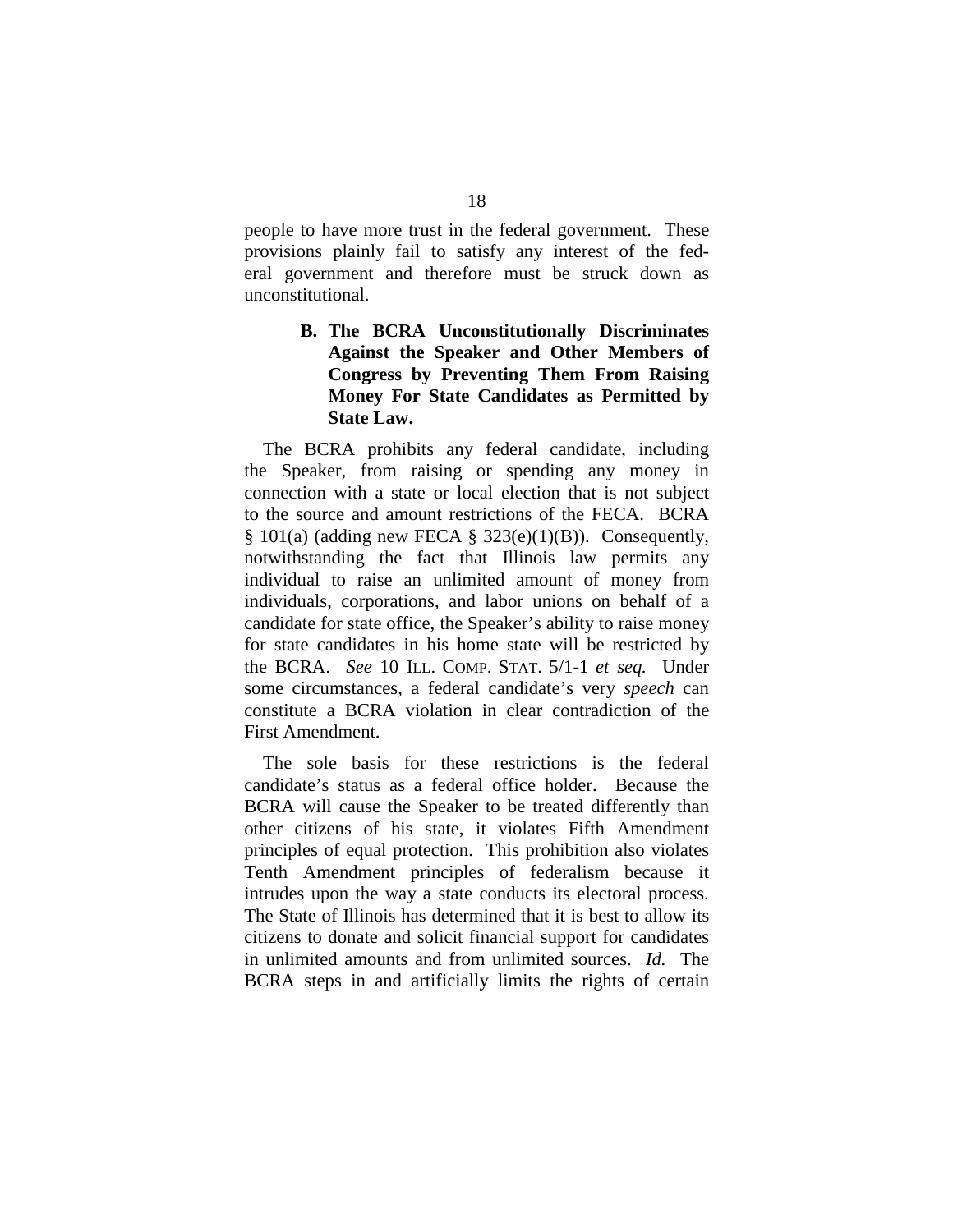citizens of the State of Illinois, namely Speaker Hastert, and any other federal candidate who is an Illinois citizen.

A state is free to conduct its election activity as it sees fit. *Oregon*, 400 U.S. at 125. Only narrowly tailored infringments to this right necessary to meet compelling government interests are permissible under the Constitution. *Eu*, 489 U.S. at 225. Once again, the BCRA falls well short of that mark. Limiting the Speaker's ability to raise and spend money to help elect candidates in Illinois does not directly relate to his duties as a United States Representative from Illinois. It is true that Speaker Hastert's role in national politics affords him an enhanced ability to raise money for state candidates. But it is also true that such money goes to the state candidate, not to the Speaker. As such, the alleged appearance of impropriety the BCRA purports to prevent becomes tenuous at best. The money received by the state candidate is of no benefit to the Speaker, other than to help ensure that his views are represented in state government. That ideological benefit is far too attenuated to give the appearance of the *quid pro quo* vote buying feared in *Buckley*.

The natural counter-argument to this position is that the Speaker's efforts to help get state candidates elected garner him political support in his own campaign activities. However, that is not the conduct the BCRA purports to curtail. The BCRA will still allow federal candidates to speak or be featured guests at fundraising events for state, district, and local political parties. BCRA § 101(a) (adding new FECA § Sec. 323 (e)(3)). Surely such appearances would engender the support of those in attendance. Since that activity is permitted by the BCRA, this counter-argument to the Speaker's position must fail.

Recently, in an apparent attempt to diminish the impact of Title I on a federal candidate's ability to raise money for state and local candidates, the Federal Election Commission issued an Advisory Opinion that extends the "featured guest" safe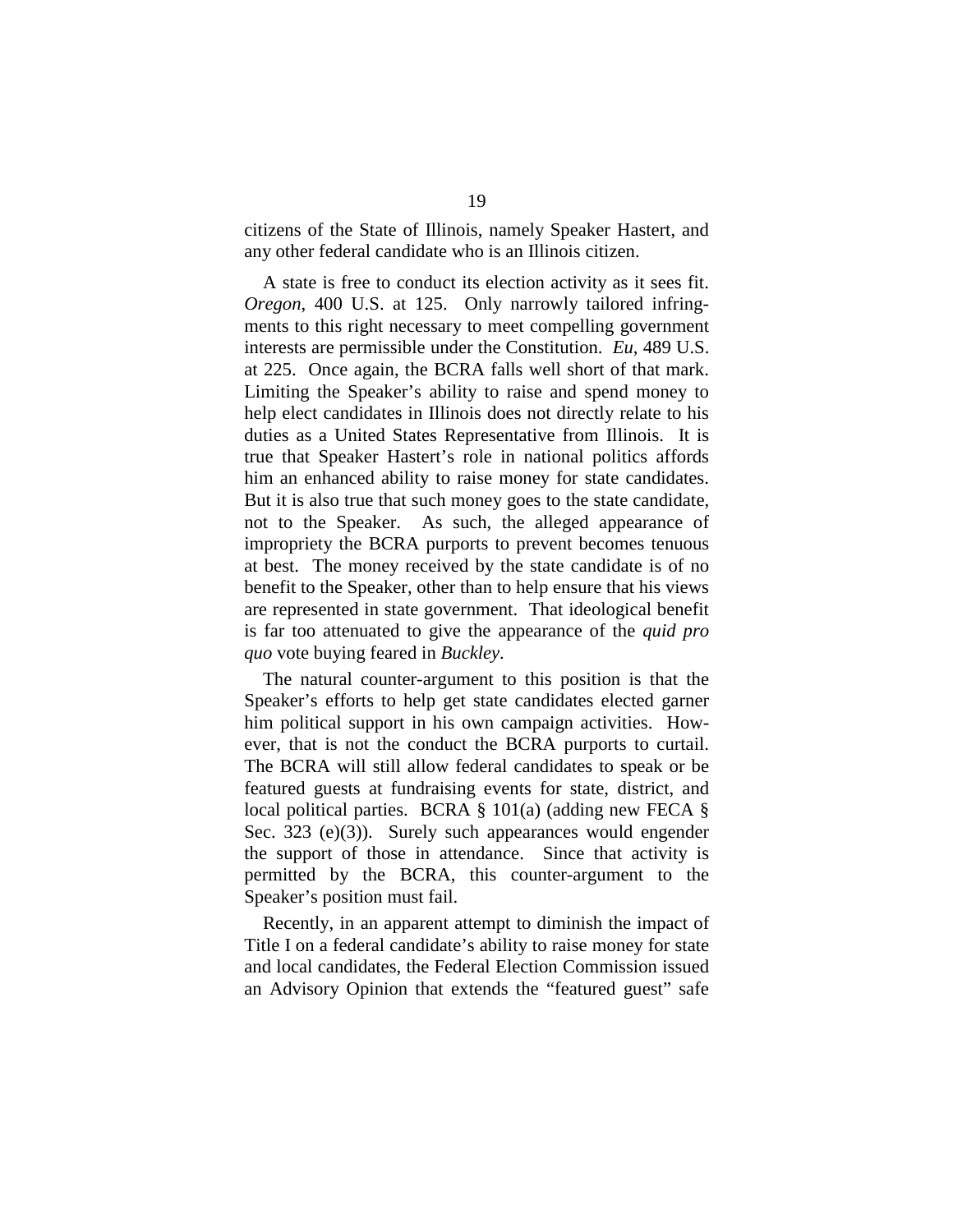harbor mentioned above to other non-federal fundraising events. FEC Advisory Opinion No. 2003-3. However, the Advisory Opinion does not make Title I any less objectionable. It allows members to speak at non-federal fundraisers as long as they avoid "asking" for money, or in the alternative, if they choose to make any solicitations, they must affirmatively disclose that they are not asking for any donations that would violate the FECA. Requiring federal candidates to make magical incantations in order to solicit funds for a state candidate is an unconstitutional burden on their freedom of speech.

The Advisory Opinion also provides that in the event a federal candidate is mentioned in any advertisement containing a solicitation of funds for a state or local candidate, the advertisement must contain a written explanation that "limit[s] the solicitation to funds that comply with the amount limitations and source prohibitions of the [FECA]." FEC Advisory Opinion No. 2003-3, p. 7. Thus, in any state which allows candidates to raise funds in excess of the limitations imposed by the FECA or from sources prohibited by the FECA, state and local candidates will be forced to exclude any mention of a federal candidate from their fundraising solicitations. Otherwise, the state or local candidate will be unable to take full advantage of their state's campaign finance laws. The Advisory Opinion and its administratively created requirements do not remedy the constitutional infirmities of the BCRA.

The simple truth is that the supporters and drafters of the BCRA view money as a great evil from which political candidates must be sanitized. Even if the fear that money corrupts politicians were somehow valid, which this Court has repeatedly recognized it is not, limiting the Speaker's ability to raise money for state candidates is of no value to that end. *See, e.g., Buckley*, 424 U.S. at 19-22 (upholding the FECA's contribution limits but recognizing that political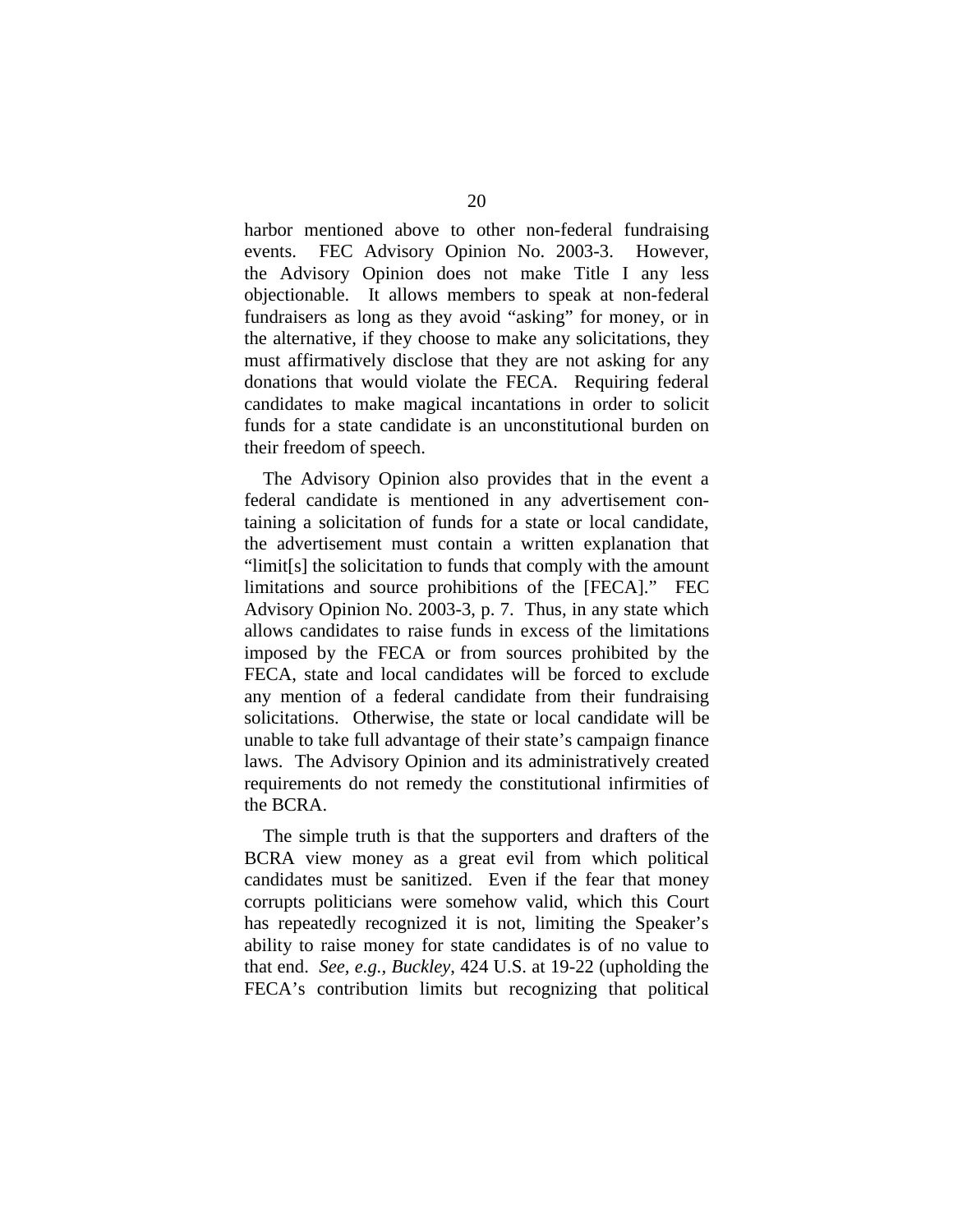speech requires money). Therefore, the BCRA's overwhelming intrusion into the Speaker's participation in state politics fails to meet any compelling governmental interest. As a consequence, these provisions of the BCRA are unconstitutional.

## **C. The BCRA as Adopted Unconstitutionally Limits the Speaker's Ability to Participate in Other State and Local Organizations.**

Because the BCRA as adopted arguably defines the Speaker as an agent of the National Republican Congressional Committee, the Speaker must refrain from participating in any organization that does not wish to be subject to the restrictions imposed by the BCRA. It is easy to discern the types of organizations that would not wish to become subject to the soft money ban imposed on political parties. Churches, civic leagues, business leagues, conservation leagues, and social welfare organizations all prefer to preserve their ability to raise large contributions from individuals and corporations. While the BCRA does allow the Speaker to raise money for these types of organizations, it does not contain a provision specifically authorizing him to be a member of these groups, much less assume a leadership role in the groups without arguably imposing the restrictions of the BCRA upon them. BCRA § 101(a) (adding new FECA § 323(e)(4)).

This severe and unwarranted potential intrusion is a concern of any federal candidate, but much more so for the Speaker due to his role in the National Republican Congressional Committee. If his role in an organization leads to a determination that it is controlled by the National Republican Congressional Committee, then federal law will prohibit the organization from soliciting donations beyond BCRA restrictions. Imagine a church not being able to accept a donation from a parishioner because it exceeds the limitation on donations to a political party, or being prohibited from receiving any contribution from a local business because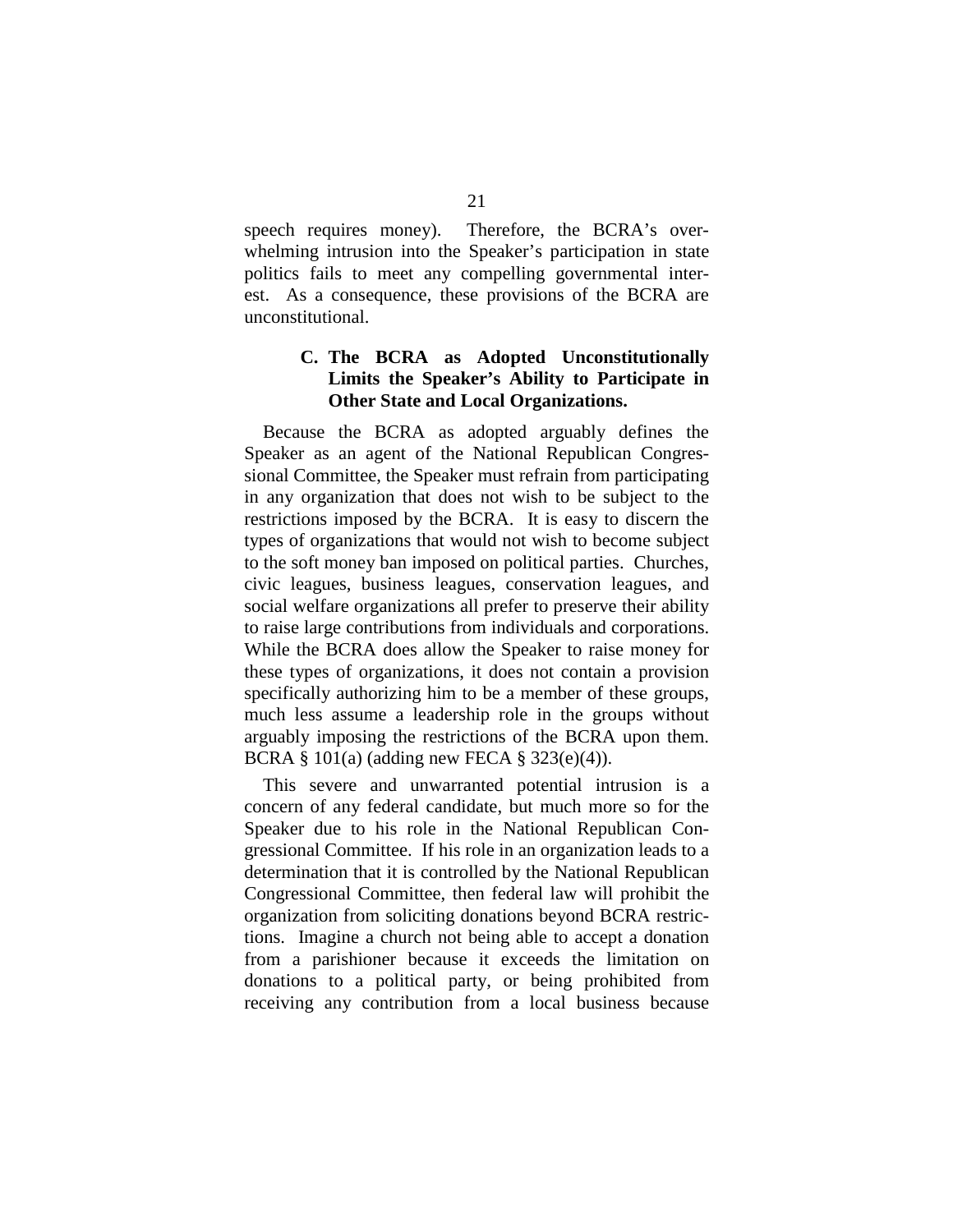corporate contributions are not allowed by the FECA. Such a result is absurd, but entirely possible under the BCRA, as adopted, if the Speaker assumes a leadership role at the church. Similar fates could befall civic leagues or conservation societies if they allow the Speaker to participate meaningfully in their organizations. This is true even if the organization has no political objectives whatsoever. To avoid any possibility of such an outcome, the Speaker must exclude himself from such positions, which, quite obviously, violates his right and the right of the organization to freely associate.

What benefit is derived from this incursion? It is difficult, if not impossible, to determine how preventing the Speaker from assuming a leadership role in his church or in a civic league will engender more confidence in the federal government from American citizens. Indeed, the average citizen, perhaps even the average legislator, would not realize that the BCRA creates such restrictions. Consequently, they cannot engender confidence in the government. Nevertheless, these restrictions clearly exist under the BCRA and demonstrate that the Act is over-inclusive. This violates First Amendment guarantees of freedom of association and Fifth Amendment guarantees of equal protection. Thus, for yet another reason, this Court should declare Title I of the BCRA unconstitutional.

## **II. THE BCRA AS ADOPTED VIOLATES THE CONSTITUTION BY IMPERMISSIBLY RESTRICTING THE SPEAKER'S ROLE IN HIS NATIONAL PARTY**

If the constitutional violations highlighted above are allowed to occur, they will render one inescapable result: For the Speaker to participate in his state government, raise campaign funds for state candidates according to state law, and participate in other non-political organizations, he must relinquish his role as the leader of the National Republican Congressional Committee. Otherwise, he must give up cher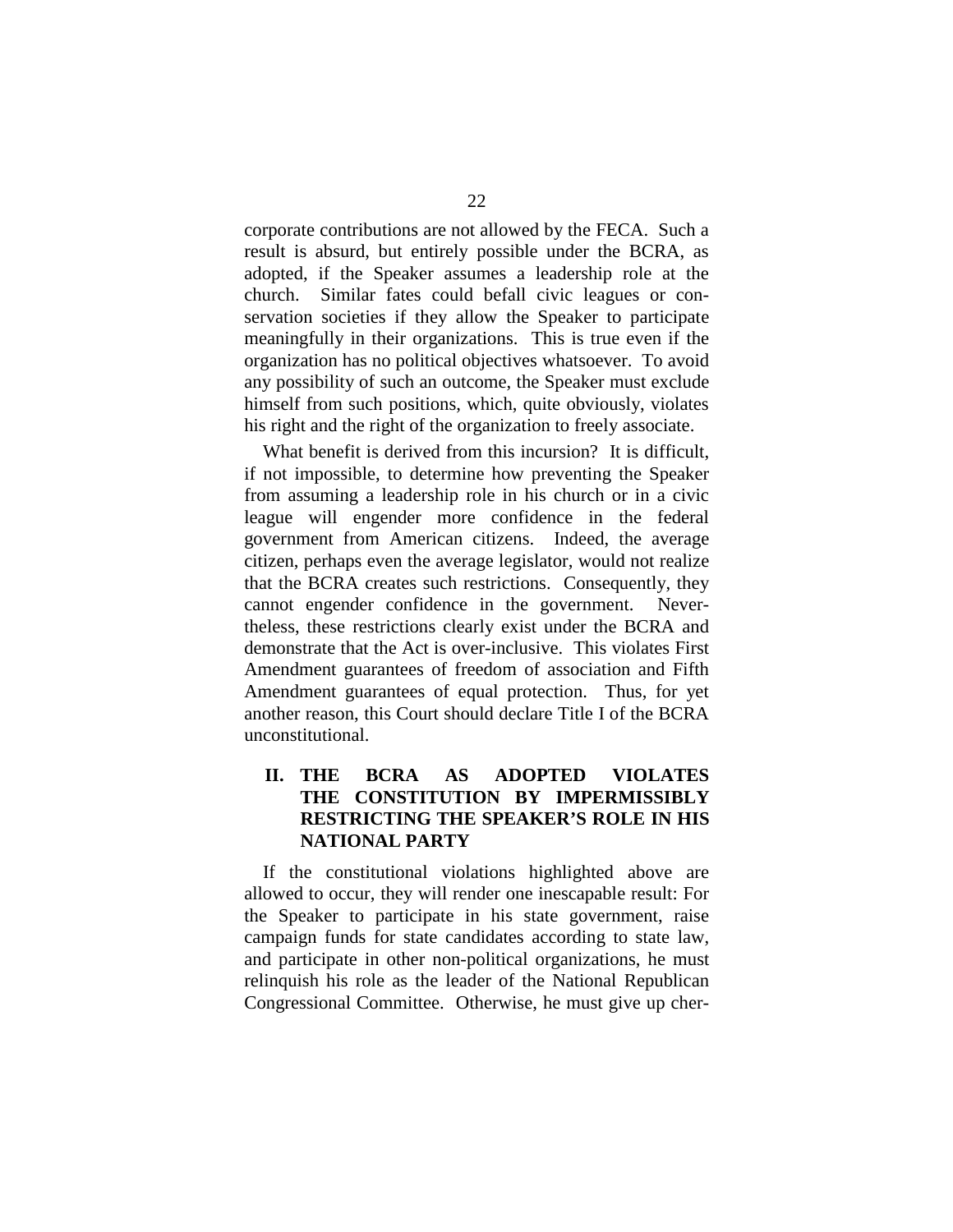ished fundamental constitutional rights. This is a Hobbsian choice that the Speaker should not be forced to make.

At the beginning of each session of Congress, the Speaker of the House is elected from, and by, its Members. Ballots are cast until an individual Member receives a majority of the votes cast. As a consequence of this process, the Speaker is always a member of the majority party. To be elected Speaker of the House, a Member must demonstrate the capacity to be a leader among leaders, and, naturally, the Member must show a strong allegiance to his party. Members choose a Speaker for many reasons, including his or her perceived ability to maintain the cohesiveness of the party during the legislative process and to ensure that their party maintains its majority.

The importance of maintaining control of the House to a political party cannot be overstated. To achieve its political agenda, each party strives to gain and maintain a majority in the House of Representatives. This allows the majority party to elect a Speaker, who, in turn, controls the legislative agenda and exerts considerable influence on committee appointments. These powers allow the party, through the Speaker, to focus on enacting legislation that is consistent with the ideological goals of the party.

The very purpose of the National Republican Congressional Committee is to maintain Republican control of the House. The Speaker must assume a leadership role with the NRCC in order to achieve the goals of his office. The NRCC provides the Speaker with the information and resources that are essential to maintaining control and achieving the Republican Party's legislative agenda. It monitors congressional races throughout the United States and helps the Speaker target districts in which Republicans may gain or lose Congressional seats. It helps to unify the political message that Members are presenting to their constituents,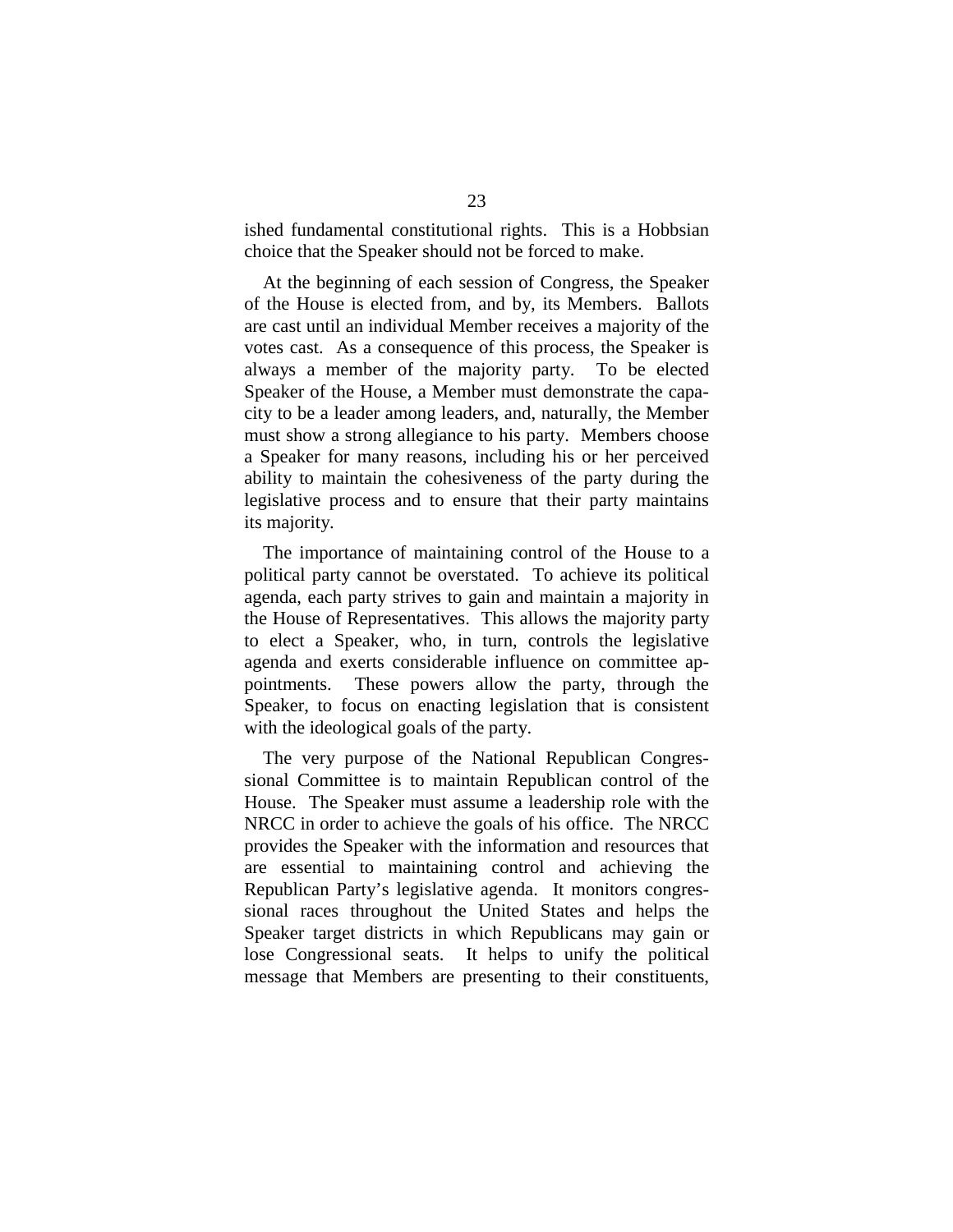and it provides assistance to congressional candidates during their campaigns.

As adopted, the BCRA will force the Speaker to make a choice: He may continue to serve as the *de facto* leader of the NRCC or he may terminate this role and engage in more significant participation with state political and non-political organizations. In reality, this is not a choice. If the Speaker wishes to retain his position, he must elect to continue his role in the NRCC. Failure to do so would render him unable to assist other Members effectively in their bids for reelection. Furthermore, his ability to assist fellow Members in presenting a unified message and to maintain cohesiveness within his party would be hampered.

Nevertheless, the BCRA clearly punishes the Speaker for electing to associate with the NRCC. To assume his traditional role as a leader of his party, he must sacrifice his individual liberties. This burden on his association with his party is constitutionally impermissible and should not be countenanced by this Court. It should also be recognized that this is a significant attack on the way the NRCC chooses to organize and select its leadership, which, on its own, violates the Constitution. *See California Democratic Party*, 530 U.S. at 573; *Tashjian*, 479 U.S. at 224 ("The Party's determination of the boundaries of its own association, and the structure which best allows it to pursue its political goals, is protected by the Constitution."). Such prohibitions against political participation advance no legitimate ends and can only erode the confidence the American people have in their political process. By pursuing such prohibitions, the BCRA serves only to cause irreparable damage to the very confidences it seeks to preserve.